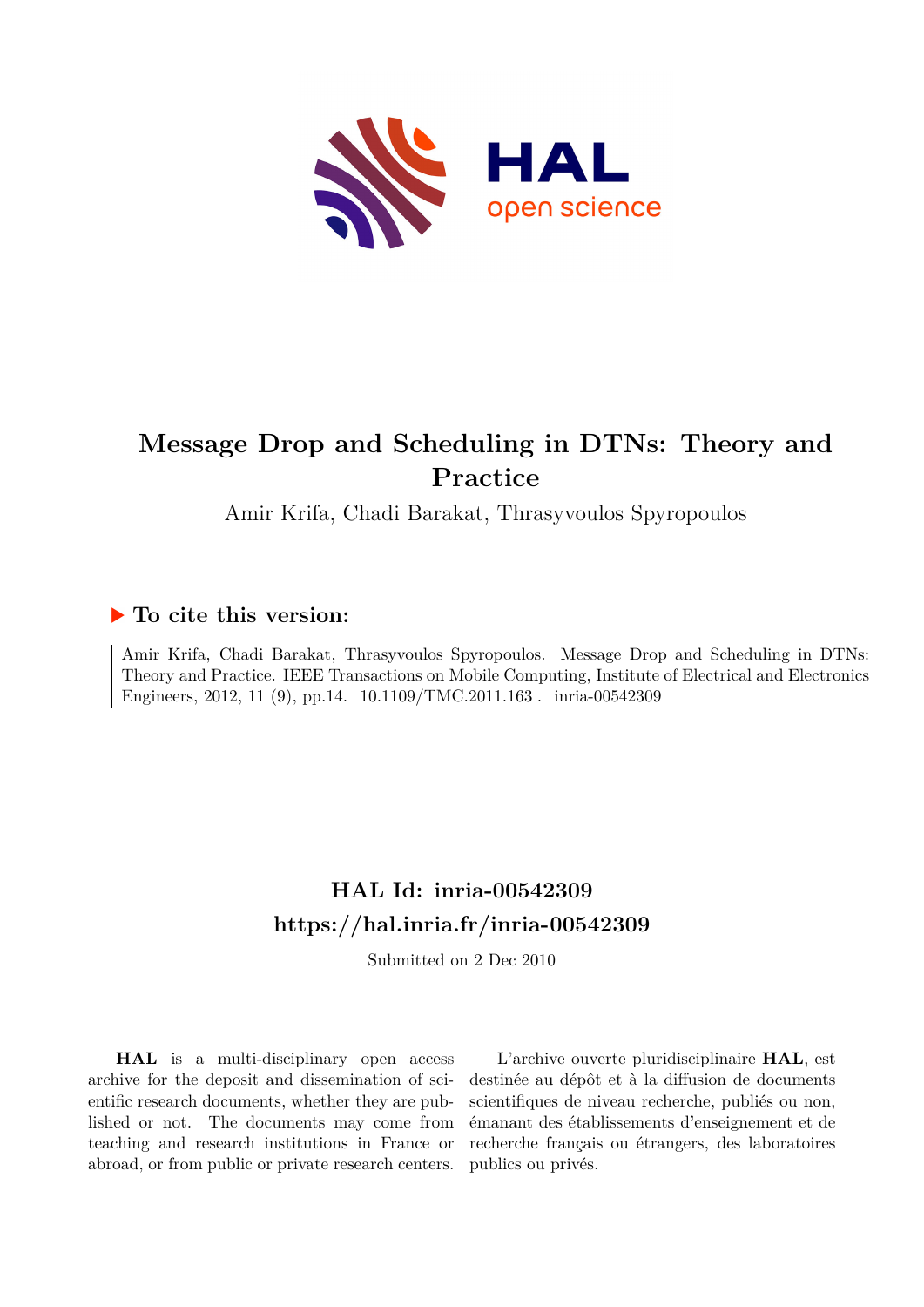# Message Drop and Scheduling in DTNs: Theory and Practice

Amir Krifa, Chadi Barakat, *Senior Member, IEEE,* and Thrasyvoulos Spyropoulos, *Member, IEEE,*

**Abstract**—In order to achieve data delivery in Delay Tolerant Networks (DTN), researchers have proposed the use of *store-carryand-forward* protocols: a node there may store a message in its buffer and carry it along for long periods of time, until an appropriate forwarding opportunity arises. This way, messages can traverse disconnected parts of the network. Multiple message replicas are often propagated to further increase delivery probability. This combination of long-term storage and message replication imposes a high storage and bandwidth overhead. Thus, efficient scheduling and drop policies are necessary to: (i) decide on the order by which messages should be replicated when contact durations are limited, and (ii) which messages should be discarded when node buffers operate close to their capacity.

In this paper, we propose a practical and efficient joint scheduling and drop policy that can optimize different performance metrics, such as average delay and delivery probability. We first use the theory of encounter-based message dissemination to derive the optimal policy based on global knowledge about the network. Then, we introduce a method that estimates all necessary parameters using locally collected statistics. Based on this, we derive a distributed scheduling and drop policy that can approximate the performance of the optimal policy in practice. Using simulations based on synthetic and real mobility traces, we show that our optimal policy and its distributed variant outperform existing resource allocation schemes for DTNs. Finally, we study how sampled statistics can reduce the *signaling* overhead of our algorithm and examine its behavior under different congestion regimes. Our results suggest that close to optimal performance can be achieved even when nodes sample a small percentage of the available statistics.

✦

**Index Terms**—Delay Tolerant Network, Congestion, Drop Policy, Scheduling Policy

#### **1 INTRODUCTION**

MOBILE ad hoc networks (MANETs) had been<br>treated, until recently, as a connected graph over which end-to-end paths need to be established. This legacy view might no longer be appropriate for modelling existing and emerging wireless networks [1], [2], [3], [4]. Wireless propagation phenomena, node mobility, power management, etc. often result in intermittent connectivity with end-to-end paths either lacking or rapidly changing. To allow some services to operate even under these challenging conditions, researchers have proposed a new networking paradigm, often referred to as Delay Tolerant Networking (DTN [5]), based on the *store-carryand-forward* routing principle [1]. Nodes there, rather than dropping a session (and respective packets) when no forwarding opportunity is available, store and carry messages until new communication opportunities arise.

Despite a large amount of effort invested in the design of efficient routing algorithms for DTNs, there has not been a similar focus on queue management and message scheduling. Yet, the combination of long-term storage and the, often expensive, message replication performed by many DTN routing protocols [6], [7] impose a high bandwidth and storage overhead on wireless nodes [8].

Moreover, the data units disseminated in this context, called *bundles*, are self-contained, application-level data units, which can often be large [5]. As a result, it is expected that nodes' buffers, in this context, will often operate at full capacity. Similarly, the available bandwidth during a contact could be insufficient to communicate all intended messages. Consequently, *regardless of the specific routing algorithm used*, it is important to have: (i) efficient drop policies to decide which message(s) should be discarded when a node's buffer is full, and (ii) efficient scheduling policies to decide which message(s) should be chosen to exchange with another encountered node when bandwidth is limited.

In this paper, we try to solve this problem in its foundation. We develop a theoretical framework based on Epidemic message dissemination [9], [10], [11], and propose an optimal joint scheduling and drop policy, GBSD (Global knowledge Based Scheduling and Drop) that can maximize the average delivery rate or minimize the average delivery delay. GBSD derives a per-message utility by taking into account all information that are relevant for message delivery, and manages messages accordingly. Yet, to derive these utilities, it requires *global* network information, making its implementation difficult in practice, especially given the intermittently connected nature of the targeted networks. In order to amend this, we propose a second policy, HBSD (History Based Scheduling and Drop), a distributed (*local*) algorithm based on statistical learning. HBSD uses network history to estimate the current state of required (*global*) network parameters and uses these estimates, rather

<sup>•</sup> *Amir Krifa and Chadi Barakat are with the Project-Team Plan`ete, INRIA Sophia-Antipolis, France.*

*E-mail(s): Amir.Krifa@sophia.inria.fr, Chadi.Barakat@sophia.inria.fr*

<sup>•</sup> *Thrasyvoulos Spyropoulos is with the Swiss Federal Institute of Technology (ETH), Zurich, Switzerland. E-mail: spyropoulos@tik.ee.ethz.ch*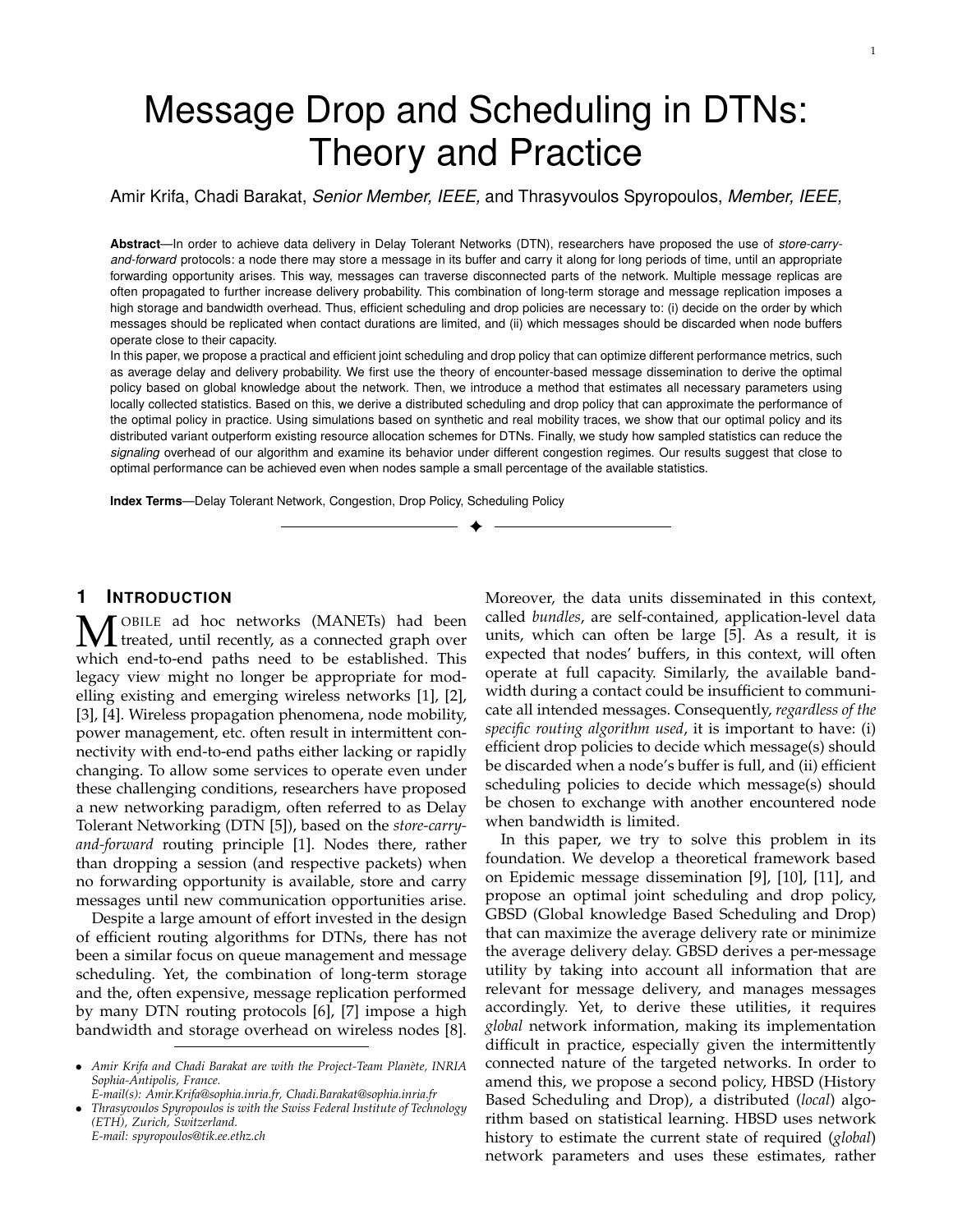than actual values (as in GBSD), to calculate message utilities for each performance target metric.

To our best knowledge, the recently proposed RAPID protocol [12] is the only effort aiming at scheduling (and to a lesser extend message drop) using a similar theoretical framework. Yet, the utilities derived there are sub-optimal, as we will explain later, and require global knowledge (as in GBSD), raising the same implementation concerns. Simulations using both synthetic mobility models and real traces show that our HSBD policy not only outperforms existing buffer management and scheduling policies (including RAPID), but can also approximate the performance of the reference GBSD policy, in all scenarios considered.

Furthermore, we look deeper into our distributed statistics collection solution and attempt to identify the available tradeoffs between the collection overhead and the resulting performance. Aggressively collecting statistics and exchanging them with every node encountered allows estimates to converge faster (and thus achieves good performance), but it can potentially result in high energy and bandwidth consumption, and also interfere with data transmissions. Our results suggest that close to optimal performance can still be achieved even when the signaling overhead is forced (through sampling) to take only a small percentage of the contact bandwidth.

Finally, we examine how our algorithm behaves under different congestion regimes. Interestingly, we find that (i) at low to moderately congested regimes, the optimal policy is simply equivalent to dropping the message with the oldest age (similarly to the findings of [[13]]), while (ii) at highly congested regimes, the optimal policy is not linear on message age; some young messages have to be dropped, as a means of indirect admission control, to allow older messages to create enough replicas and have a chance to be delivered. Hence, our framework can also explain what popular heuristic policies are doing, in this context, relative to the optimal one.

The rest of this paper is organized as follows. Section 2 describes the current state-of-the art in terms of buffer management and scheduling in DTNs. In Section 3, we describe the "reference", optimal joint scheduling and drop policy that uses global knowledge about the network. Then, we present in Section 4 a learning process that enables us to approximate the global network state required by the reference policy. Section 5 discusses our evaluation setup and presents performance results for both policies (GBSD and HBSD) using synthetic and real mobility traces. In Section 6, we examine in detail the mechanism to collect and maintain network history statistics, and evaluate the signaling-performance tradeoff. Section 7 studies the behavior of our HBSD policy in different congestion regimes. Finally, we conclude this paper and discuss future work in Section 8.

#### **2 STATE OF THE ART**

A number of sophisticated solutions have been proposed to handle routing in DTNs. Yet, the impact of buffer management and scheduling policies on the performance of the system has been largely disregarded, in comparison, by the DTN community.

In [14], Zhang et al. present an analysis of buffer constrained *Epidemic* routing, and evaluate some simple drop policies like drop-front and drop-tail. The authors conclude that drop-front, and a variant of it giving priority to source messages, outperform drop-tail in the DTN context. A somewhat more extensive set of combinations of *heuristic* buffer management policies and routing protocols for DTNs is evaluated in [13], confirming the performance of drop-front. In [15], Dohyung et al. present a drop policy which discards a message with the largest expected number of copies first to minimize the impact of message drop. However, all these policies are heuristic, i.e. not explicitly designed for optimality in the DTN context. Also, these works do not address scheduling. In a different work [16], we address the problem of optimal drop policy only (i.e. no bandwidth or scheduling concerns) using a similar analytical framework, and have compared it extensively against the policies described in [14] and [13]. Due to space limitations, we do not repeat these results here. We rather focus on the more general *joint scheduling and drop problem*, for which we believe the RAPID protocol [12] represents the state-of-the-art.

RAPID is the first protocol to explicitly assume both bandwidth and (to a lesser extent) buffer constraints exist, and to handle the DTN routing problem as an optimal resource allocation problem, given some assumption regarding node mobility. As such, it is the most related to our proposal, and we will compare directly against it. Despite the elegance of the approach, and performance benefits demonstrated compared to well-known routing protocols, RAPID suffers from the following drawbacks: (i) its policy is based on suboptimal message utilities (more on this in Section 3); (ii) in order to derive these utilities, RAPID requires the flooding of information about all the replicas of a given message in the queues of all nodes in the network; yet, the information propagated across the network might arrive stale to nodes (a problem that the authors also note) due to change in the number of replicas, change in the number of messages and nodes, or if the message is delivered but acknowledgements have not yet propagated in the network; and (iii) RAPID does not address the issue of signalling overhead. Indeed, in [12], the authors showed that whenever the congested level of the network starts increasing, their meta-data channel consumes more bandwidth. This is rather undesirable, as meta-data exchange can start interfering with data transmissions amplifying the effects of congestion. In another work [17], Yong et al. present a buffer management schema similar to RAPID. However they do not address the scheduling issue nor the tradeoff between the control channel overhead and system performance. In this paper, we successfully address all these three issues.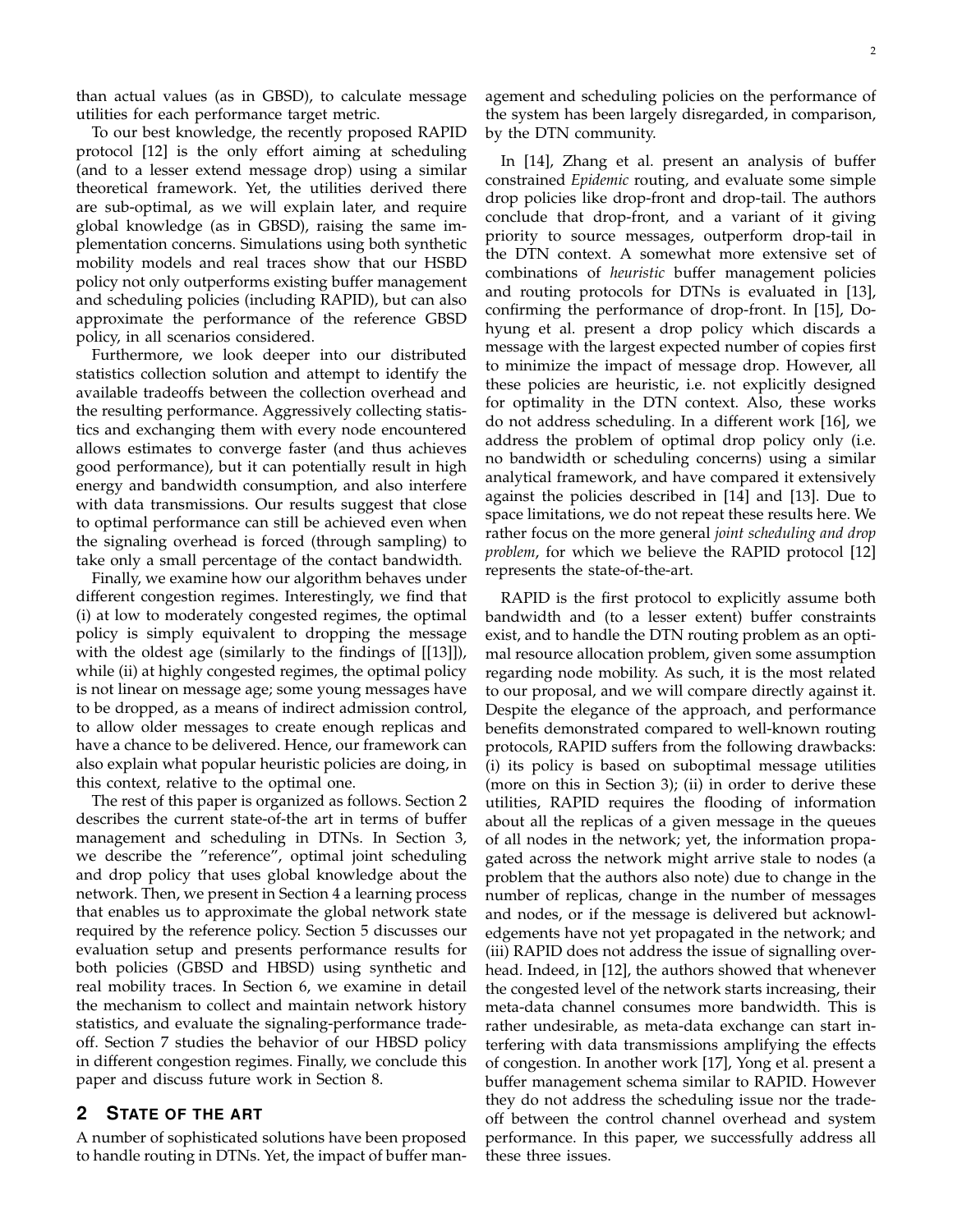In this section, we first describe our problem setting and the assumptions for our theoretical framework. We then use this framework to identify the optimal policy, GBSD (Global Knowledge based Scheduling and Drop). This policy uses global knowledge about the state of each message in the network (number of replicas). Hence, it is difficult to implement it in a real world scenario, and will only serve as reference. In the next section, we will propose a distributed algorithm that can successfully approximate the performance of the optimal policy.

#### **3.1 Assumptions and Problem Description**

We assume there are  $L$  total nodes in the network. Each of these nodes has a buffer, in which it can store up to  $B$ messages in transit, either messages belonging to other nodes or messages generated by itself. Each message has a Time-To-Live  $(TTL)$  value, after which the message is no more useful to the application and should be dropped by its source and all intermediate nodes. The message can also be dropped when a notification of delivery is received, or if an "anti-packet" mechanism is implemented  $[14]$ <sup>1</sup>.

**Routing:** Each message has a single destination (unicast) and is assumed to be routed using a replicationbased (multiple copy) scheme [8]. Such schemes include epidemic routing [6], gossiping [8], spray and wait [19], coding-base schemes  $[20]$ ,  $[21]$ , etc.<sup>2</sup> During a contact, the routing scheme used will create a list of messages to be replicated among the ones currently in the buffer. Thus, different routing schemes might choose different messages. For example, epidemic routing will replicate all messages not already present in the encountered node's buffer [6].

For the purposes of this paper, we will use epidemic routing as a case study, for the following reasons. First, its simplicity allows us to concentrate on the problem of resource allocation, which is the focus of this paper. Second, it consumes the most resources per message compared to any other scheme. As a result, it can be easily driven to medium or high congestion regimes, where the efficient resource allocation problem is most critical (this will also be more clear in Section 7). Third, given the nature of random forwarding schemes, unless a buffer is found full or contact capacity is not enough to transfer all messages, epidemic forwarding is optimal

in terms of delay and delivery probability. Consequently, epidemic routing along with appropriate scheduling and message drop policies, can be viewed as a new routing scheme that optimally adapts to available resources [12].

Finally, we note that our framework could be used to treat other types of traffic (e.g. multicast), as well. However, we focus on unicast traffic to elucidate the basic ideas behind our approach, and defer the treatment of multi-point traffic to future work.

**Mobility Model:** Another important element in our analytical framework is the impact of mobility. In the DTN context, message transmissions occur only when nodes encounter each other. Thus, *the time elapsed between node meetings is the basic delay component*. The meeting time distribution is a basic property of the mobility model assumed  $[11]$ ,  $[10]$ <sup>3</sup>. To formulate the optimal policy problem, we will not assume any specific mobility model used, but rather consider a generic model that has the following two properties:

- 1) meeting times are exponentially distributed or have at least an *exponential tail*;
- 2) nodes move *independently* of each other.

Regarding the former requirement, it has been shown that many popular mobility models like Random Walk, Random Waypoint and Random Direction [11], [10] have such a property. It is also known in the theory of random walks on graphs that hitting times on subsets of vertices usually have an exponential tail [24]. Moreover, it has recently been argued that meeting and inter-meeting times observed in many traces may also exhibit an exponential tail [25]. Regarding the independence assumption, although it might not always hold in some scenarios, it turns out to be a useful approximation (as will be seen in the results section). In fact, one could use a meanfield analysis argument to show that independence is not required, in the limit of large number of nodes, for the analytical formulas derived to hold (see e.g. [26]).

**Buffer Management and Scheduling:** Let us consider a time instant when a new contact occurs between nodes  $i$  and  $j$ . The following resource allocation problem arises when nodes are confronted with limited resources (i.e. contact bandwidth and buffer space) $4$ .

(*Scheduling Problem*) If i has X messages in its *local* buffer that it should forward to  $j$  (chosen by the routing algorithm), but does not know if the contact will last long enough to forward all messages, which ones should it send first, so as to maximize the *global* delivery probability for *all* messages currently in the network?

<sup>1.</sup> Once a node delivers a packet to the destination, it should delete the packet from its buffer to save storage space and prevent the node from infecting other nodes. Moreover, to avoid being re-infected by the packet, a node can keep track of packet delivery. We refer to this information stored at the node as "anti-packet"; various algorithms have been proposed to propagate anti-packets to other infected and susceptible nodes [14], [18].

<sup>2.</sup> We do not treat here utility-based forwarding schemes (e.g. [7], [22], [8]). Their forwarding decisions may partially conflict with our utility-based buffer management policy, as some of the work is repeated during both routing and buffer management (sub-optimally).

<sup>3.</sup> By *meeting time* we refer to the time until two nodes starting from the stationary distribution come within range ("first meeting-time"); If some of the nodes in the network are static, then one needs to use *hitting times* between mobile and static nodes. Our theory can be easily modified to account for static nodes by considering, for example, two classes of nodes with different meeting rates (see e.g. [23]).

<sup>4.</sup> We note that, by "limited resources", we do not imply that our focus is only small, resource-limited nodes (e.g. wireless sensors), but rather that the offered forwarding or storage load exceeds the available capacity. In other words, we are interested in congestion regimes.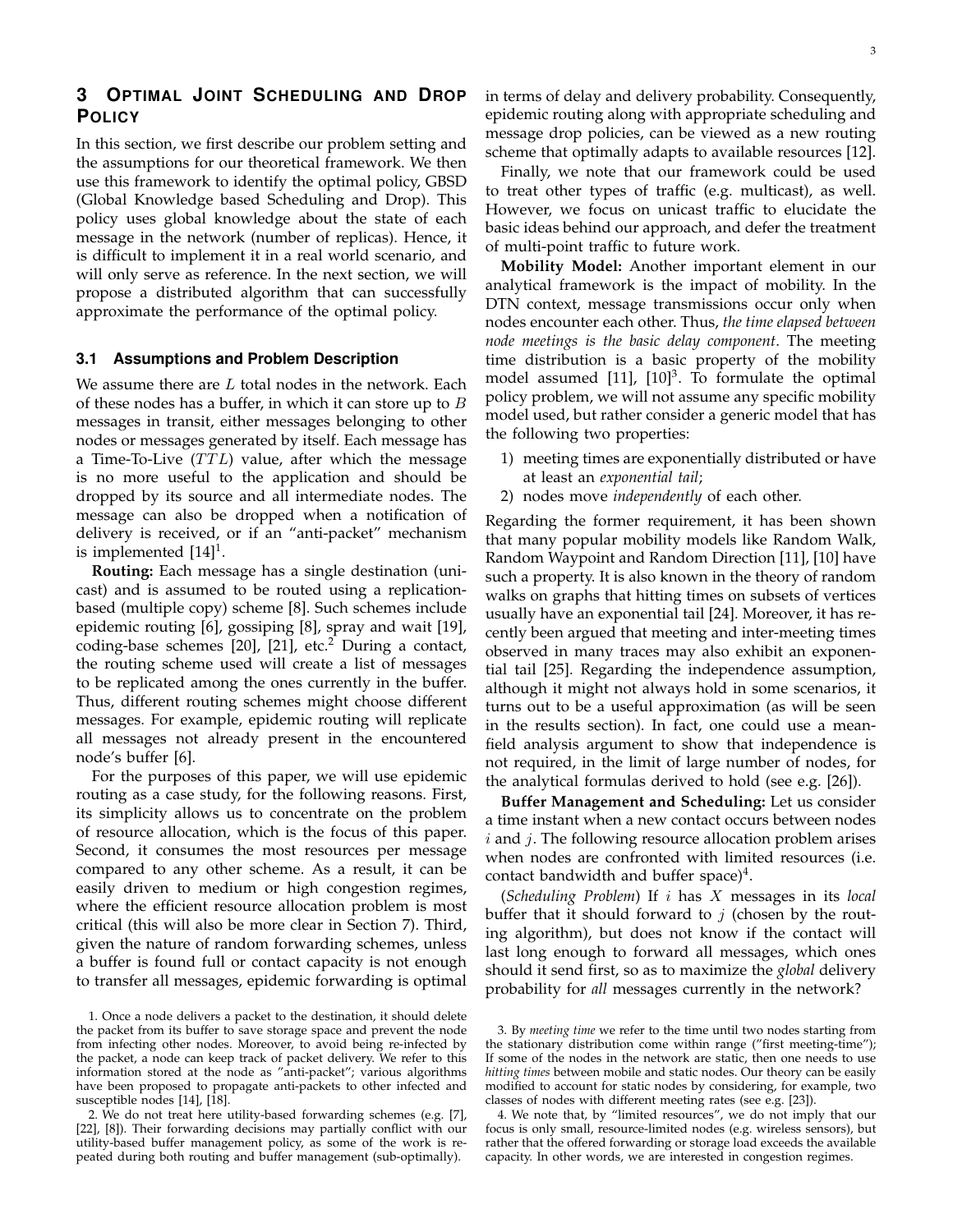GBSD Optimization Scheme (Input F, Input K, Output U<sub>i</sub>) · Inputs: • F: The expectation of the global metric to optimize. . K: The total number of different messages within the network. • Output: U.: The utility of message i. • Objective: At each contact, maximize the gain  $\Delta(F)$  on the global metric F  $F = \sum_{i=0}^{K(t)} f_i$  Where  $f_i$  is the per-message metric value (ex: message In the case of congestion (limited transfer opportunity) a DTN node should take the drop (replication) decision leading to the best gain for F. To find this decision, we differentiate F with respect to n, (number of copies of the message i), and then discretize and replace dn by  $\Delta(n_i)$  to obtain:  $\Delta(F)=\sum_{i=0}^{K(t)}\frac{\partial f_i}{\partial n_i}\,\Delta(n_i)=\sum_{i=0}^{K(t)}U_i\Delta(n_i) \ \ \text{and} \ \ U_i=\frac{\partial f_i}{\partial n_i}$  $\big(\Delta(n_{_i})\!=\!-1\!\,$  If we drop an already existing message i from the buffer If no action for message i is taken  $\Delta(n_i)=0$  $\Delta(n_i) = +1$ If we replicate message i during a contact (scheduling), or if we store a newly received message i (buffer management) · Based on this, a DTN node should (i) replicate messages in the order of decreasing  $U_i$  (ii) drop the message with the lowest  $U_i$  when buffer is full

Fig. 1. GBSD Global optimization policy

(*Buffer Management Problem*) If one (or more) of these messages arrive at  $j$ 's buffer and find it full, what is the best message  $j$  should drop among the ones already in its buffer (*locally*) and the newly arrived one, in order to maximize the average delivery rate among all messages in the network (*globally*)?

To address these two questions, we propose the following policy. Given a routing metric to optimize (e.g. delivery delay or delivery probability), *our policy, GBSD, derives a per-message utility that captures the* marginal value *of a given message copy, with respect to the chosen optimization metric*. Based on this utility, two main functions are performed:

- 1) *Scheduling*: at each contact, a node should replicate messages in decreasing order of their utilities.
- 2) *Drop*: when a new message arrives at a node with a full buffer, this node should drop the message with the smallest utility among the one just received and all buffered messages for which the current node is not the source.

We will derive next such a per-message utility for two popular metrics: maximizing the average delivery probability (rate), and minimizing the average delivery delay. Table 1 contains some useful notation that we will use throughout the paper. Finally, the GBSD optimization policy is summarized in Figure 1.

#### **3.2 Maximizing the average delivery rate**

We first look into a scenario where each message has a *finite* TTL value. The source of the message keeps a copy of it during the whole  $TTL$  duration, while intermediate nodes are not obliged to do so. To maximizes the average

TABLE 1 Notation

| Variable               | Description                                                                                                     |
|------------------------|-----------------------------------------------------------------------------------------------------------------|
| L                      | Number of nodes in the network                                                                                  |
| K(t)                   | Number of distinct messages in the network<br>at time $t$                                                       |
| $TTL_i$                | Initial Time To Live for message $i$                                                                            |
| $\overline{R_i}$       | Remaining Time To Live for message $i$                                                                          |
| $T_i = TTL_i$<br>$R_i$ | Elapsed Time for message $i$ . It measures the<br>time since this message was generated by its<br>source        |
| $n_i(T_i)$             | Number of copies of message $i$ in the network<br>after elapsed time $T_i$                                      |
| $m_i(T_i)$             | Number of nodes (excluding source) that<br>have seen message $i$ since its creation until<br>elapsed time $T_i$ |
|                        | Meeting <i>rate</i> between two nodes; $\lambda = \frac{1}{E[H]}$<br>where $E[H]$ is the average meeting time   |

delivery probability among all messages in the network the optimal policy must use the per message utility derived in the following theorem, in order to perform scheduling and buffer management.

**Theorem 3.1.** *Let us assume that there are* K *messages in the network, with elapsed time* T<sup>i</sup> *for the message* i*. For each message*  $i \in [1, K]$ , let  $n_i(T_i)$  be the number of nodes who have *a copy of the message at this time instant, and*  $m_i(T_i)$  *those that have "seen" the message (excluding the source) since it's creation*<sup>5</sup> ( $n_i(T_i) \leqslant m_i(T_i) + 1$ ). To maximize the average *delivery rate of all messages, a DTN node should apply the GBSD policy using the following utility per message* i*:*

$$
U_i(DR) = (1 - \frac{m_i(T_i)}{L - 1})\lambda R_i \exp(-\lambda n_i(T_i)R_i).
$$
 (1)

*Proof:* Let the meeting time between nodes be exponentially distributed with parameter  $\lambda$ . The probability that a copy of a message  $i$  will not be delivered by a node is then given by the probability that the next meeting time with the destination is greater than  $R_i$ , the remaining lifetime of a message  $(R_i = TTL - T_i)$ . This is equal to  $\exp(-\lambda R_i)$ .

Knowing that message *i* has  $n_i(T_i)$  copies in the network, and assuming that the message has not yet been delivered, we can derive the probability that the message itself will not be delivered (i.e. none of the  $n_i$ copies gets delivered):

$$
P{\text{message } i \text{ not delivered } | \text{ not delivered yet}} =
$$

$$
\prod_{i=1}^{n_i(T_i)} \exp(-\lambda R_i) = \exp(-\lambda n_i(T_i)R_i). \quad (2)
$$

Here, we have not taken into account that more copies of a given message  $i$  may be created in the future through new node encounters. We have also not taken into account that a copy of message  $i$  could be

<sup>5.</sup> We say that a node *A* has "seen" a message i, when A had received a copy of message  $i$  sometime in the past, regardless of whether it still has the copy or has already removed it from the buffer.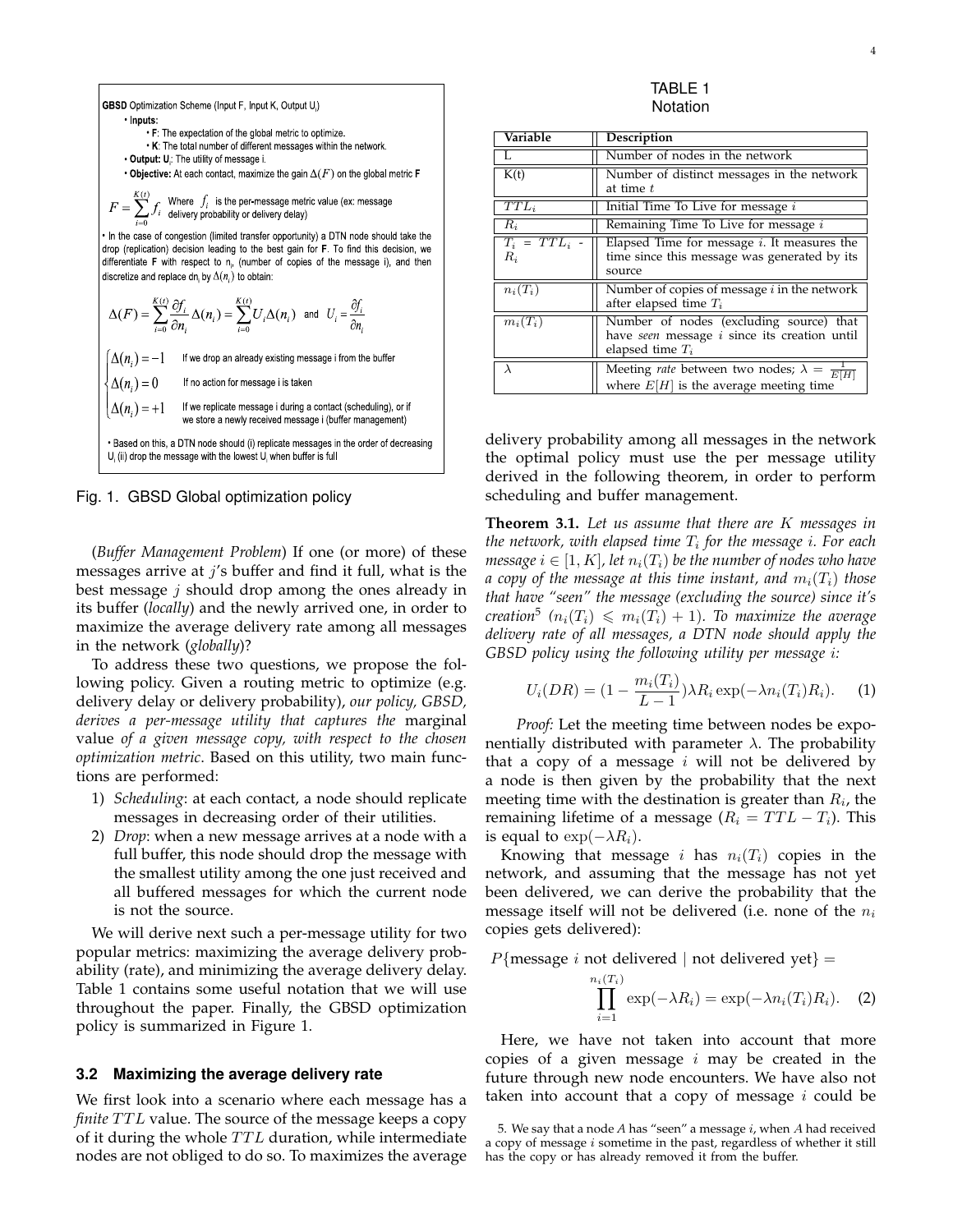$\Box$ 

dropped within  $R_i$  (and thus this policy is to some extent "greedy" or "locally optimal", with respect to the time dimension). Predicting future encounters and the effect of further replicas created complicates the problem significantly. Nevertheless, the same assumptions are applied for all messages equally and thus can justify the relative comparison between the delivery probabilities for different messages.

We need to also take into consideration what has happened in the network since the message generation, in the absence of an explicit delivery notification (this part is not considered in RAPID [12], making the utility function derived there suboptimal). Given that all nodes including the destination have the same chance to see the message, the probability that a message  $i$  has been already delivered is equal to:

$$
P{\text{message } i \text{ already delivered}} = m_i(T_i)/(L-1).
$$
\n(3)

Combining Eq.(2) and Eq.(3) the probability that a message  $i$  will get delivered before its  $TTL$  expires is:

$$
P_i = P\{\text{message } i \text{ not delivered yet}\} * (1 - \exp(-\lambda n_i(T_i)R_i))
$$
  
+ 
$$
P\{\text{message } i \text{ already delivered}\}
$$

$$
= (1 - \frac{m_i(T_i)}{L-1}) * (1 - \exp(-\lambda n_i(T_i)R_i)) + \frac{m_i(T_i)}{L-1}.
$$

So, if we take at instant  $t$  a snapshot of the network, the global delivery rate for the whole network will be:

$$
DR = \sum_{i=1}^{K(t)} \left[ (1 - \frac{m_i(T_i)}{L - 1}) * (1 - \exp(-\lambda n_i(T_i) R_i)) + \frac{m_i(T_i)}{L - 1} \right]
$$

In case of a full buffer or limited transfer opportunity, a DTN node should take respectively a drop or replication decision that leads to the best gain in the global delivery rate DR. To define this optimal decision, we differentiate DR with respect to  $n_i(T_i)$ , then we discretize and replace dn by  $\Delta n$  to obtain:

$$
\Delta(DR) = \sum_{i=1}^{K(t)} \frac{\partial P_i}{\partial n_i(T_i)} * \Delta n_i(T_i)
$$
  
= 
$$
\sum_{i=1}^{K(t)} \left[ (1 - \frac{m_i(T_i)}{L - 1}) \lambda R_i \exp(-\lambda n_i(T_i) R_i) * \Delta n_i(T_i) \right]
$$

Our aim is to maximize  $\Delta(DR)$ . In the case of message drop, for example, we know that:  $\Delta n_i(T_i) = -1$  if we drop an already existing message  $i$  from the buffer,  $\Delta n_i(T_i) = 0$  if we don't drop an already existing message *i* from the buffer, and  $\Delta n_i(T_i) = +1$  if we keep and store the newly-received message  $i$ . Based on this, GBSD ranks messages using the per message utility in Eq.(1), then schedules and drops them accordingly. This utility can be viewed as the *marginal utility value* for a copy of a message  $i$  with respect to the total delivery rate. The value of this utility is a function of the global state of the message  $(n_i \text{ and } m_i)$  in the network.  $\Box$ 

#### **3.3 Minimizing the average delivery delay**

We next turn our attention to minimizing the average delivery delay. We now assume that all messages generated have infinite  $TTL$  or at least a  $TTL$  value large enough to ensure a delivery probability close to 1. The following Theorem derives the optimal per-message utility, for the same setting and assumptions as Theorem 3.1.

**Theorem 3.2.** *To minimize the average delivery delay of all messages, a DTN node should apply the GBSD policy using the following utility for each message* i*:*

$$
U_i(DD) = \frac{1}{n_i(T_i)^2 \lambda} (1 - \frac{m_i(T_i)}{L - 1}).
$$
 (4)

*Proof:* Let us denote the delivery delay for message *i* with random variable  $X_i$ . This delay is set to 0 (or any other constant value) if the message has been already delivered. Then, the total expected delivery delay  $(D)$  for all messages for which copies still exist in the network is given by,

$$
D = \sum_{i=1}^{K(t)} \left[ \frac{m_i(T_i)}{L-1} * 0 + (1 - \frac{m_i(T_i)}{L-1}) * E[X_i | X_i > T_i] \right]. \tag{5}
$$

We know that the time until the first copy of the message  $i$  reaches the destination follows an exponential distribution with mean  $1/(n_i(T_i)\lambda)$ . It follows that,

$$
E[X_i|X_i > T_i] = T_i + \frac{1}{n_i(T_i)\lambda}.
$$
\n
$$
(6)
$$

Substituting Eq.(6) in Eq.(5), we get,

$$
D = \sum_{i=1}^{K(t)} (1 - \frac{m_i(T_i)}{L - 1})(T_i + \frac{1}{n_i(T_i)\lambda}).
$$

Now, we differentiate D with respect to  $n_i(T_i)$  to find the policy that maximizes the improvement in  $D<sub>t</sub>$ 

$$
\Delta(D) = \sum_{i=1}^{K(t)} \frac{1}{n_i(T_i)^2 \lambda} (\frac{m_i(T_i)}{L-1} - 1) * \Delta n_i(T_i).
$$

The best drop or forwarding decision will be the one that maximizes  $|\Delta(D)|$  (or  $-\Delta(D)$ ). This results to the per message utility of Eq.(4).

Note that, the per message utility with respect to delivery delay is different than the one for the delivery rate. This implies (naturally) that both metrics cannot be optimized concurrently.

#### **4 USING NETWORK HISTORY TO APPROXI-MATE GLOBAL KNOWLEDGE IN PRACTICE**

It is clear from the above description that the optimal policy (GBSD) requires global information about the network and the "spread" of messages, in order to optimize a specific routing metric. In particular, for each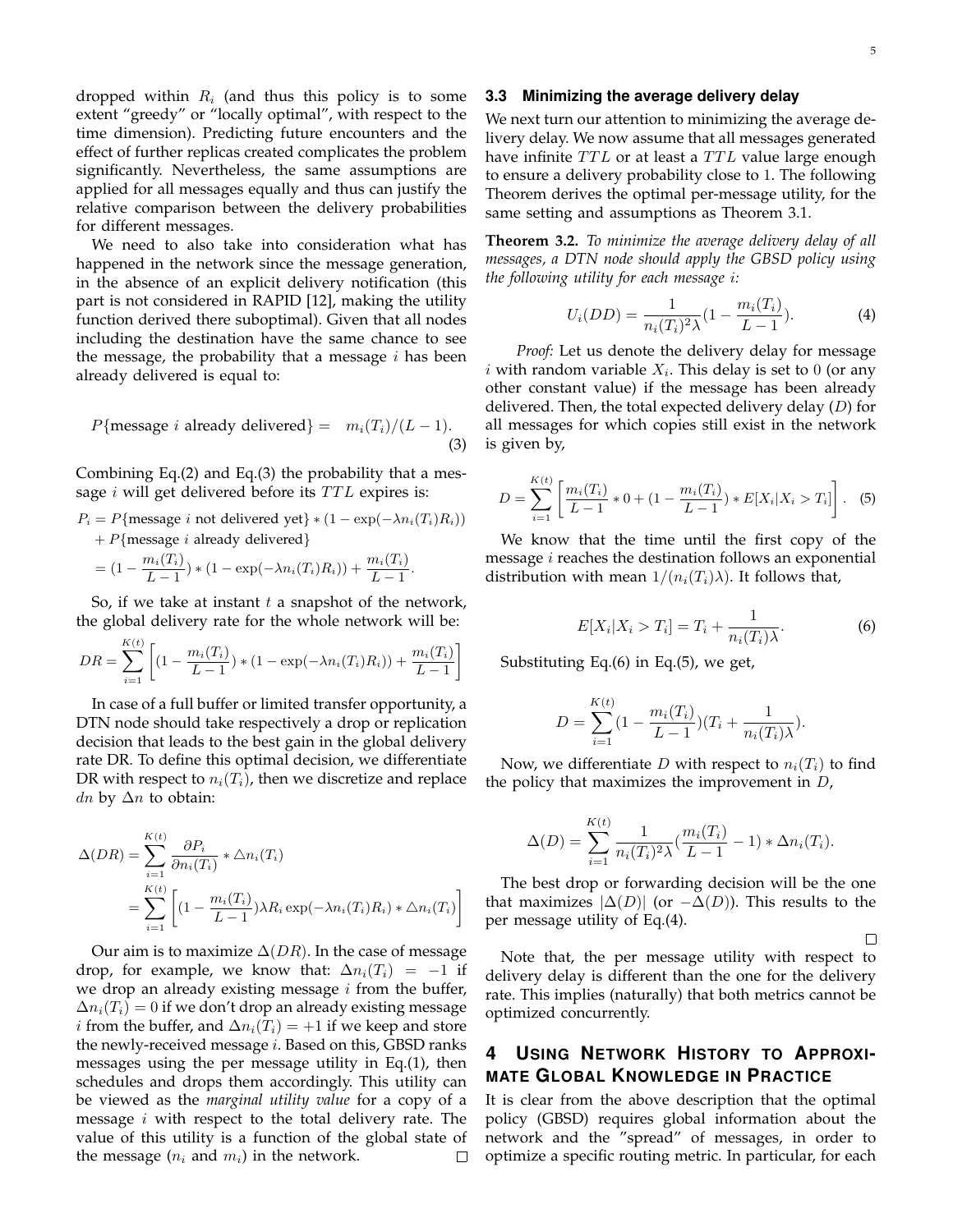message present in a node's buffer, we need to know the values of  $m_i(T_i)$  and  $n_i(T_i)$ . In related work [12], it has been suggested that this global view could be obtained through a secondary, "instantaneous" channel (e.g. cellular network), if available, or by flooding ("in-band") all necessary meta-data. Regarding the former option, cellular network connections are known to be low bandwidth (measurements suggest only few kbps even for 2.5-3G technologies [27]) and high cost in terms of power and actual monetary cost per bit. In networks of more than a few nodes, the amount of signalling data might make this option prohibitive. Concerning flooding, our experiments show that the impact of the flooding delay on the performance of the algorithm is not negligible. In practice, intermittent network connectivity and the long time it takes to flood buffer status information across DTN nodes, make this approach inefficient.

A different, more robust approach is to find estimators for the unknown quantities involved in the calculation of message utilities, namely  $m$  and  $n$ . We do this by designing and implementing a learning process that permits a DTN node to gather knowledge about the global network state at different times in the past, by making in-band exchanges with other nodes. Each node maintains a list of encountered nodes and the state of each message carried by them as a function of time (i.e. its buffer state history). Specifically, it logs whether a given message was present at a given time  $T$  in a node's buffer (counting towards  $n$ ) or whether it was encountered earlier but is not anymore stored, e.g. it was dropped (counting towards  $m$ ). In Section 6, we describe our statistics maintenance and collection method, in more detail, along with various optimizations to considerably reduce the signalling overhead.

Since global information gathered thus about a specific message might take a long time to propagate (as mentioned earlier) and hence might be obsolete when we calculate the utility of the message, we follow a different route. Rather than looking for the current value of  $m_i(T)$  and  $n_i(T)$  *for a specific message i* at an elapsed time T, we look at what happens, *on average, for all messages after an elapsed time*  $T$ . In other words, the  $m_i(T)$ and  $n_i(T)$  values for message i at elapsed time T are estimated using measurements of  $m$  and  $n$  for the same elapsed time T but *measured for (and averaged over) all other older messages*. These estimations are then used in the evaluation of the per-message utility.

Let's denote by  $\stackrel{\wedge}{n}(T)$  and  $\stackrel{\wedge}{m}(T)$  the estimators for  $n_i(T)$  and  $m_i(T)$  of message *i*. For the purpose of the analysis, we suppose that the variables  $m_i(T)$  and  $n_i(T)$ at elapsed time  $T$  are instances of the random variables  $N(T)$  and  $M(T)$ . We develop our estimators  $\hat{n}(T)$  and  $\hat{m}$  $(T)$  so that when plugged into the GBSD's delivery rate and delay per-message utilities calculated in Section 3, we get two new per-message utilities that can be used by a DTN node without any need for global information about messages. This results in a new scheduling and

drop policy, called HBSD (History Based Scheduling and Drop), a deployable variant of GBSD that uses the same algorithm, yet with per-message utility values calculated using estimates of  $m$  and  $n$ .

#### **4.1 Estimators for the Delivery Rate Utility**

When global information is unavailable, one can calculate the average delivery rate of a message over all possible values of  $M(T)$  and  $N(T)$ , and then try to maximize it. In the framework of the GBSD policy, this is equivalent to choosing the estimators  $\hat{n}(T)$  and  $\hat{m}(T)$ so that the calculation of the average delivery rate is unbiased:

$$
E[(1 - \frac{M(T)}{L - 1}) * (1 - \exp(-\lambda N(T)R_i)) + \frac{M(T)}{L - 1}] =
$$
  

$$
(1 - \frac{\hat{m}(T)}{L - 1}) * (1 - \exp(-\lambda \hat{n}(T)R_i)) + \frac{\hat{m}(T)}{L - 1}
$$

Plugging any values for  $\stackrel{\wedge}{n}(T)$  and  $\stackrel{\wedge}{m}(T)$  that verify this equality into the expression for the per-message utility of Eq.( 1), one can make sure that the obtained policy maximizes the average delivery rate. This is exactly our purpose. Suppose now that the best estimator for  $\hat{m}(T)$  is its average, i.e.,  $\hat{m}(T) = \overline{m}(T) = E[M(T)].$ This approximation is driven by the observation we made that the histogram of the random variable  $M(T)$ can be approximated by a Gaussian distribution with good accuracy. To confirm this, we have applied the Lillie test [28], a robust version of the well known Kolmogorov-Smirnov goodness-of-fit test, to  $M(T)$  for different elapsed times ( $T = 25\%, 50\%$  and 75% of the  $TTL$ ). This test led to acceptance for a 5% significance level. Consequently, the average of  $M(T)$  is at the same time the unbiased estimator and the most frequent value among the vector  $M(T)$ . Then, solving for  $\overrightarrow{n}(T)$  gives:

$$
\hat{n}(T) = -\frac{1}{\lambda R_i} \ln\left(\frac{E[(1 - \frac{M(T)}{L-1}) \exp(-\lambda N(T)R_i)]}{(1 - \frac{\bar{m}(T)}{L-1})}\right) (7)
$$

Substituting this expression into Eq.(1) we obtain the following new per message utility for our approximating HBSD policy:

$$
\lambda R_i E[(1 - \frac{M(T)}{L - 1}) \exp(-\lambda R_i N(T))]
$$
 (8)

The expectation in this expression is calculated by summing over all known values of  $N(T)$  and  $M(T)$ for past messages at elapsed time  $T$ . Unlike Eq.(1), this new per-message utility is a function of past history of messages and can be calculated locally. It maximizes the average message delivery rate calculated over a large number of messages. When the number of messages is large enough for the law of large numbers to work, our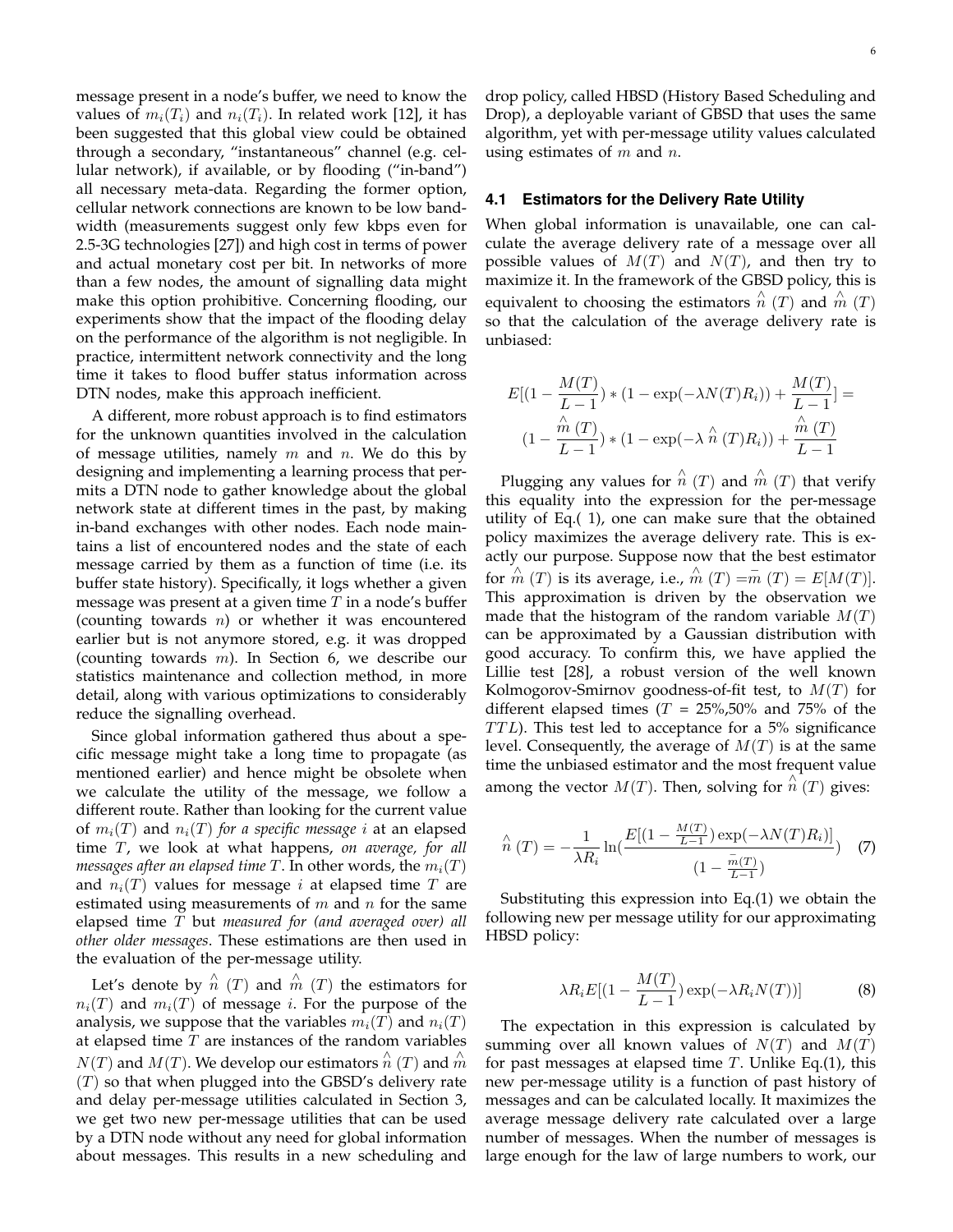history based policy should give the same result as that of using the real global network information.

Finally, we note that  $L$ , the number of nodes in the network, could also be calculated from the statistics maintained by each node in the network. In this work, we assume it to be fixed and known, but one could estimate it similar to n and  $m$ , or using different estimation algorithms like the ones proposed in [29].

#### **4.2 Estimators for the Delivery Delay Utility**

Similar to the case of delivery rate, we calculate the estimators  $\stackrel{\wedge}{n}(T)$  and  $\stackrel{\wedge}{m}(T)$  in such a way that the average delay is not affected by the estimation. This gives the following per-message utility specific to HBSD,

$$
\frac{E\left[\frac{L-1-M(T)}{N(T)}\right]^2}{\lambda(L-1)(L-1-\bar{m}(T))}
$$
\n(9)

This new per-message utility is only a function of the locally available history of old messages and is thus independent of the actual global network state. For large number of messages, it should lead to the same average delay as when the exact values for  $m$  and  $n$  are used.

#### **5 PERFORMANCE EVALUATION**

#### **5.1 Experimental Setup**

To evaluate our policies, we have implemented a DTN framework into the Network Simulator NS-2 [30]. This implementation includes (i) the Epidemic routing protocol with *FIFO* for scheduling messages queued during a contact and *drop-tail* for message drop, (ii) the RAPID routing protocol based on flooding (i.e. no side-channel) as described, to our best understanding, in [12], (iii) a new version of Epidemic routing enhanced with our optimal joint scheduling and drop policy (GBSD), (iv) another version using our statistical learning based distributed algorithm (HBSD), and (v) the VACCINE antipacket mechanism described in [14]<sup>6</sup>.

In our simulations, each node uses the 802.11b protocol to communicate, with rate 11Mbits/sec. The transmission range is 100 meters, to obtain network scenarios that are neither fully connected (e.g. MANET) nor extremely sparse. Our simulations are based on three mobility scenarios, a synthetic one, based on the Random Waypoint model and two real-world mobility traces: the first trace was collected as part of the ZebraNet wildlife tracking experiment in Kenya described in [31]. The second mobility trace tracks San Francisco's Yellow Cab taxis. Many cab companies outfit their cabs with *GPS* to aid in rapidly dispatching cabs to their costumers. The Cabspotting system [32] talks to the Yellow Cab server and stores the data in a database. We have used an API

6. We have also performed simulations without any anti-packet mechanism, from which similar conclusions can be drawn.

provided by the Cabspotting system in order to extract mobility traces<sup>7</sup>.

To each source node, we have associated a CBR (Constant Bit Rate) application, which chooses randomly from  $[0, TTL]$  the time to start generating messages of 5KB for a randomly chosen destination. We have also considered other message sizes (see e.g. [16]), but found no significant differences in the qualitative and quantitative conclusions drawn regarding the relative performance of different schemes<sup>8</sup>. Unless otherwise stated, each node maintains a buffer with a capacity of 20 messages to be able to push the network towards a congested state without exceeding the processing and memory capabilities of our simulation cluster. We compare the performance of the various routing protocols using the following two metrics: the average delivery rate and average delivery delay of messages in the case of infinite  $TTL<sup>9</sup>$ . Finally, the results presented here are averages from 20 simulation runs, which we found enough to ensure convergence.

#### **5.2 Performance evaluation for delivery rate**

First, we compare the delivery rate of all policies for the three scenarios shown in Table 2.

TABLE 2 Simulation parameters

| Mobility pattern:            | <b>RWP</b> | ZebraNet  | Taxis |
|------------------------------|------------|-----------|-------|
| Simulation's<br>Duration(h): |            | 14        | 42    |
| Simulation' Area $(m^2)$ :   | 3000*3000  | 3000*3000 |       |
| Number of Nodes:             | 70         | 70        | 70    |
| Average Speed $(m/s)$ :      | 7          |           |       |
| $TTL(h)$ :                   |            | 2         |       |
| CBR Interval(s):             | 360        | 720       | 2160  |

TABLE 3 Taxi Trace & Limited buffer and bandwidth

| Policy:            | <b>GBSD</b> | <b>HBSD</b> | RAPID | FIFO\DT |
|--------------------|-------------|-------------|-------|---------|
| D. Probability:    | 0.72        | 0.66        | 0.44  | 0.34    |
| $D.$ Delay $(s)$ : |             | 15683       | 20915 | 36412   |

Figure 2 shows the delivery rate based on the Random Waypoint model. From this plot, it can be seen that: the GBSD policy plugged into Epidemic routing gives the best performance for all numbers of sources. When

8. In future work, we intend to evaluate the effect of variable message size and its implications for our optimization framework. In general, utility-based scheduling problems with variable sized messages can often be mapped to Knapsack problems (see e.g. [33]).

9. By infinite TTL, we mean any value large enough to ensure almost all messages get delivered to their destination before the TTL expires.

<sup>7.</sup> Note that this trace describes taxi's positions according to the *GPS* cylindrical coordinates (*Longitude*, *Latitude*). In order to uses these traces as input for the NS-2 simulator, we have implemented a tool [30] based on the Mercator cylindrical map projection which permit us to convert traces to plane coordinates.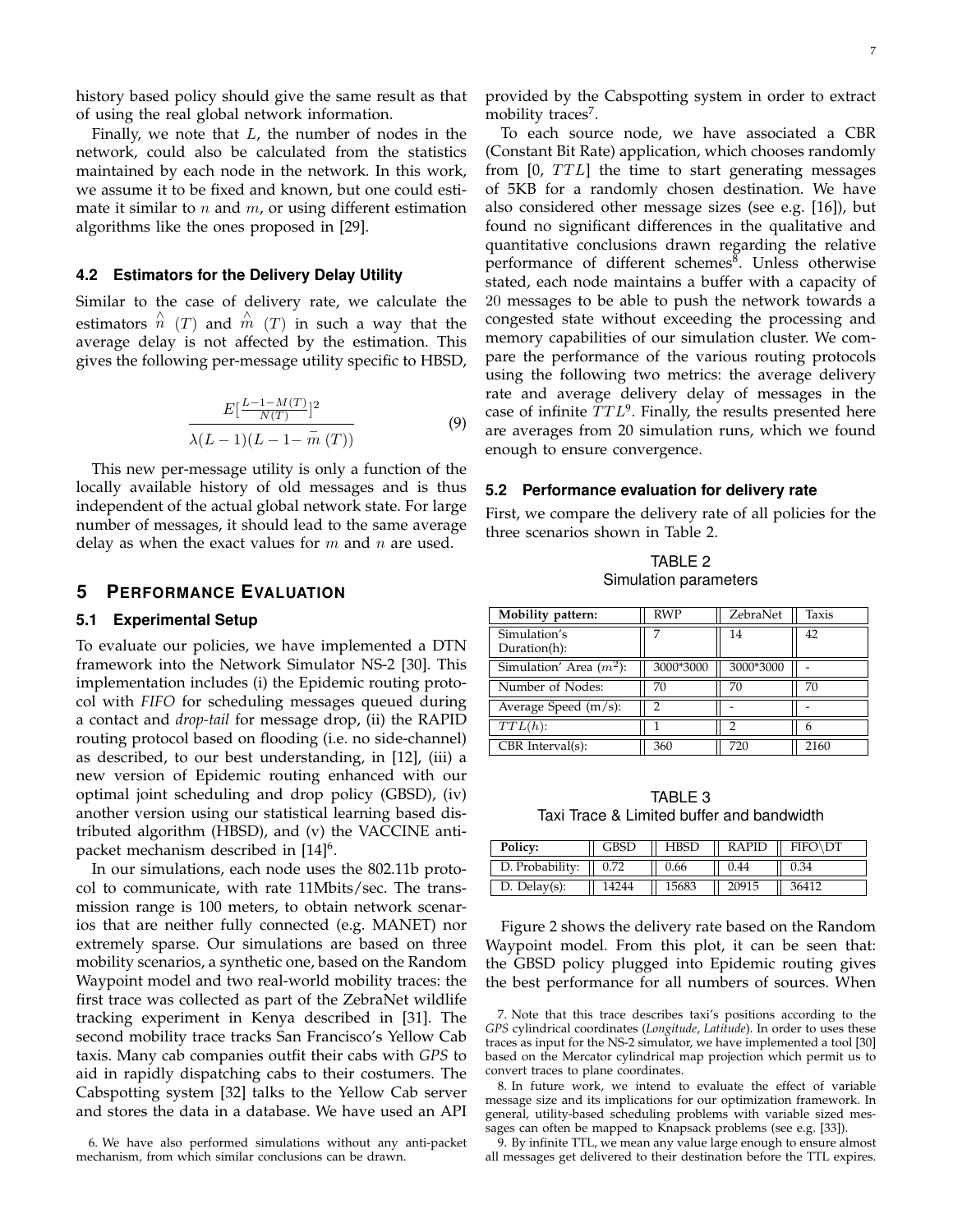

Fig. 2. Delivery Probability for Epidemic Routing with different scheduling and drop policies (both buffer and bandwidth constraints).

TABLE 4 ZebraNet Trace & Limited buffer and bandwidth

| Policy:            | GBSD | HBSD | <b>RAPID</b> | FIFO\DT |
|--------------------|------|------|--------------|---------|
| D. Probability:    | 0.68 | 0.59 | 0.41         |         |
| $D.$ Delay $(s)$ : | 4306 |      | 6705         |         |

congestion-level decreases, so does the difference between GBSD and other protocols, as expected. Moreover, the HBSD policy also outperforms existing protocols (RAPID and Epidemic based on FIFO/drop-tail) and performs very close to the optimal GBSD. Specifically, for 70 sources, HBSD offers an almost 60% improvement in delivery rate compared to RAPID and is only 14% worse than GBSD. Similar conclusions can be also drawn for the case of the real Taxi traces or ZebraNet traces and 70 sources. Results for these cases are respectively summarized in Table 3 and Table 4. Fig. 2. Delivery Residential Scheme and Consumer of Sources.<br>
Fig. 2. Delivery Probability for Epidemic Routing with Fig. 3. Deliver<br>
differenti scheduling and drop policies. (both buffer and scheduling and<br>
The Consumber

#### **5.3 Performance evaluation for delivery delay**

To study delays, we increase messages' TTL (and simulation duration), to ensure almost every message gets delivered, as follows. Random Waypoint: (duration 10.5h, TTL = 1.5h). ZebraNet: (simulation duration = 28h, TTL  $=$  4h). Taxi trace: (simulation duration  $=$  84h, TTL  $=$  12h). Traffic rates are as in Section 5.2.

For the random waypoint mobility scenario, Figure 3 depicts the average delivery delay for the case of both limited buffer and bandwidth. As in the case of delivery rate, GBSD gives the best performance for all considered scenarios. Moreover, the HBSD policy outperforms the two routing protocols (Epidemic based on FIFO/droptail, and RAPID) and performs close to GBSD. Specifically, for 70 sources and both limited buffer and bandwidth, HBSD average delivery delay is 48% better than RAPID and only 9% worse than GBSD.

Table 3 and Table 4 show that similar conclusions can be drawn for the delay under respectively the real Taxi(s)



Fig. 3. Delivery Delay for Epidemic Routing with different scheduling and drop policies (both buffer and bandwidth constraints).

#### **6 MAINTAINING NETWORK HISTORY**

The results of the previous section clearly show that our distributed policy (HBSD) that uses estimators of global message state (rather than actual state) successfully approximates the performance of the optimal policy (GBSD). This is as an important step towards a practical implementation of efficient buffer management and scheduling algorithms on wireless devices. Nevertheless, in order to derive good estimators in a distributed manner, nodes need to exchange (a possibly large amount of) metadata during every node meeting. Potentially, each node needs to know the history of all messages having passed through a node's buffer, for every node in the network. In a small network, the amount of such "control" data might not be much, considering that large amounts of data transfers can be achieved between 802.11 transceivers during short contacts (data transfers of a few 10s of MBytes have been reported for experiments between vehicles moving at high speeds [34]). Nevertheless, in larger networks, this method can quickly become unsalable and interfere with (or starve) data transmissions, if statistics maintenance and collection is naively done.

In this section, we describe the type of statistics each node maintains towards calculating the HBSD utility for each message, and propose a number of mechanisms and optimizations to significantly reduce (and control) the amount of metadata exchanged during contacts. Finally, we explore the impact of reducing the amount of collected statistics on the performance of our buffer management and scheduling policy. Our results suggest that, with a carefully designed statistics collection and maintenance scheme, order(s) of magnitude less metadata can be exchanged (compared to maintaining a complete view about the network), without significantly affecting performance.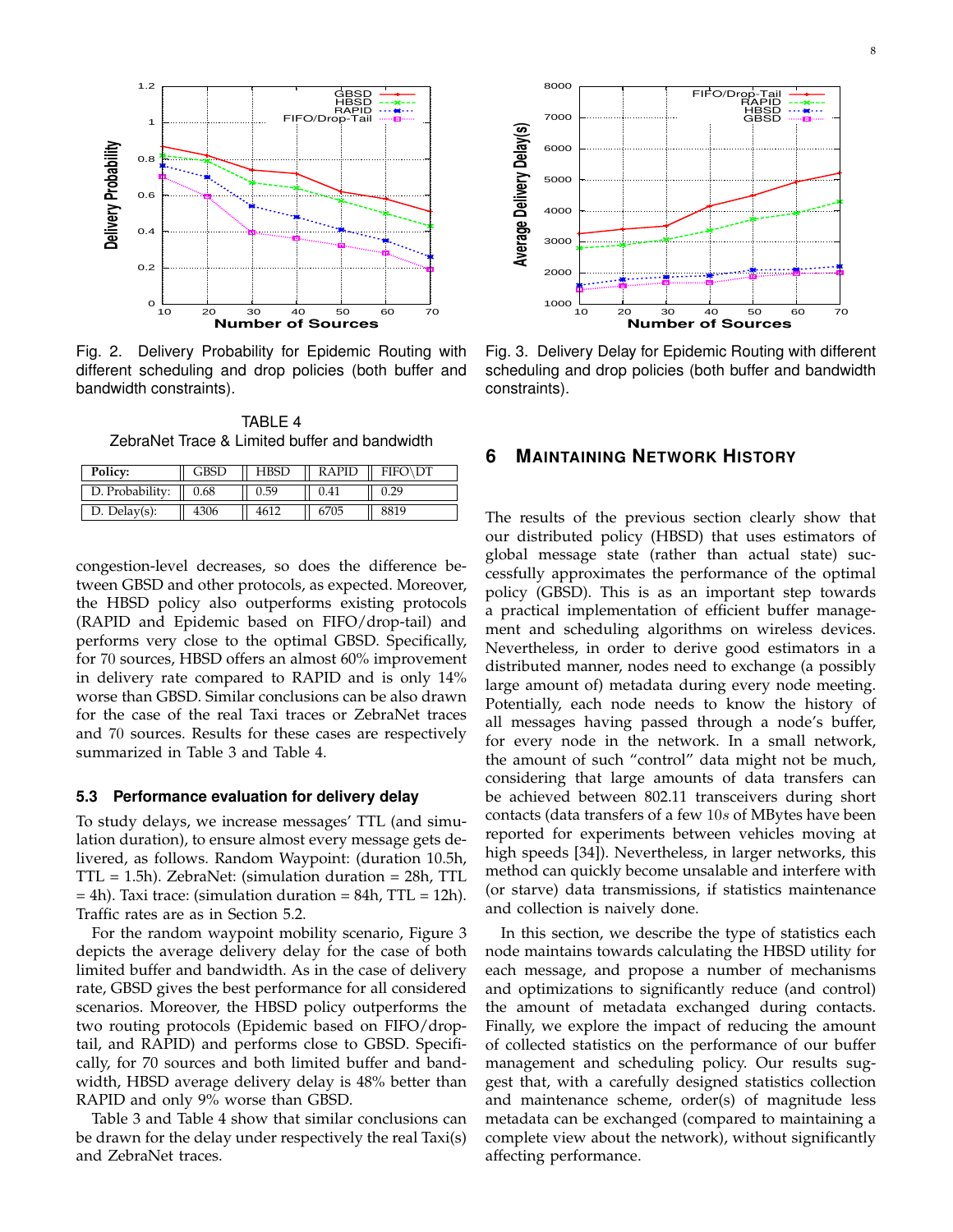#### **6.1 Maintaining Buffer State History**

In order to keep track of the statistics about past messages necessary to assign appropriate utility values to messages considered for transmission or dropping, we propose that each node maintains the data structure depicted in Figure 4. Each node maintains a list of messages whose history in the network it keeps track of (we will see in the next section how a node chooses which messages to include in this list). For each message, it maintains its  $ID$  (a unique string resulting from the combination of some of its attributes), its  $TTL$  and the list of nodes that have *seen* it before (i.e. had stored the messages at some time in the past and should be accounted towards calculating  $m$  or  $n$ ). Then, for each of the nodes in the list, it maintains a data structure with the following data: (i) the node's  $ID$ , (ii) a boolean array  $Copies\_Bin\_Array$ , and (iii) the version  $Stat\_Version$ associated to this array.

The Copies\_Bin\_Array array (Fig. 5) enables nodes to maintain dynamically what each message experienced during its life time. For a given entry pair (message a and node b) in this list, the  $Copies\_Bin\_Array[k]$ indicates if the node  $a$  had already stored or not a copy of message b in its buffer during *Bin* k. In other words, time is quantized into "bins" of size  $Bin\_Size$ , and bin k correspond to the period of time between  $k * Bin\_Size$ and  $(k + 1) * Bin\_Size$ . As a result, the size of the  $Copies\_Bin\_Array$  is equal to  $TTL/Bin\_Size$ .

How should one choose  $Bin\_Size$ ? Clearly, the larger it is, the fewer the amount of data a node needs to maintain and to exchange during each meeting; however, the smaller is also the granularity of values the utility function can take and thus the higher the probability of an incorrect (scheduling or buffer management) decision. As already described in Section 3, message transmissions can occur only when nodes encounter each other. This is also the time granularity at which buffer state changes occur. Hence, we believe that a good trade-off is to monitor the evolution of each message's state at a bin granularity in the order of meeting times<sup>10</sup>. This *already results in a big reduction of the size of statistics to maintain locally* (as opposed to tracking messages at seconds or milliseconds granularity), while still enabling us to infer the correct messages statistics.

Finally, the  $Stat\_Version$  indicates the Bin at which the last update occurred. Let's assume that a message  $a$ is first stored at a node  $b$  during bin 3. It then creates a new entry in its list for pair  $(a,b)$ , inserts 0s in bins  $0 - 2$  of the new *Copies\_Bin\_Array* and 1s in the rest of the bins, and sets the  $Stat\_Version$  to 3. If later, at in bin 5 node b decides to drop this message, then the list entry is maintained, but it sets all bins from 5 to  $TTL/Bin\_Size$  to 0, and updates the  $Stat\_Version$  to 5.

Finally, when the TTL for message  $a$  elapses (regardless of whether  $a$  is still present in  $b$ 's buffer or not),  $b$ sets the  $Stat\_Version$  to  $TTL/Bin\_Size$ , which also indicates that all information about the history of *this* message in *this* buffer is now available. The combination of how the  $Copies\_Bin\_Array$  is maintained and the  $Stat\_Version$  updated, ensures that only the minimum amount of necessary metadata *for this pair of (message, node)* is exchanged during a contact.

We note also that, in principle, a Message\_Seen\_Bin\_Array could be maintained, indicating if a node a had *seen* (rather than *stored* a message b at time t, in order to estimate  $m(T)$ . However, it is easy to see that the Message\_Seen\_Bin\_Array can be deduced directly from the  $Copies_Bin\_Array$ , and thus no extra storage is required. Summarizing, based on this lists maintained by all nodes, any node can retrieve the vectors  $N(T)$  and  $M(T)$  and can calculate the HBSD per-message utilities described in Section 4 without a need for an *oracle*.

#### **6.2 Collecting Network Statistics**

We have seen so far what types of statistics each node maintains about each past (message ID, node ID) tuple it knows about. Each node is supposed to keep up-to-date the statistics related to the messages it stores locally (i.e. entries in the list of Fig. 4 corresponding to its own node ID). However, it can only update its knowledge (and the respective entry) about the state of a message  $a$  at a node b when it either meets b directly, or it meets a node that has more recent information about the  $(a, b)$  tuple (i.e. a higher  $Stat\_Version$ ). The goal of the statistics collection method is that, through such message exchanges, nodes converge to a unified view about the state of a given message at *any* buffer in the network, during its lifetime.

*Sampling Messages to Keep Track of:* We now look in more detail into what kind of metadata nodes should exchange. The first interesting question is the following: *should a node maintain global statistics for* every *message it has heard of or only a subset?* We argue that monitoring a dynamic subset of these messages is sufficient to quickly<sup>11</sup> converge to the correct expectations we need for our utility estimators. This dynamic subset is illustrated in Figure 6 as being the Messages Under Monitoring, which are stored in the *MUM* buffer; it is dynamic because its size is kept fixed while messages inside it change. When a node decides to store a message for the first time, if there is space in its MUM buffer, it also inserts it there and will track its global state. In other words, each node randomly chooses a few messages it will *sample*, for which it will attempt to collect global state, and does not keep track of all messages currently alive in the network. The actual *sampling rate* depends on the size of the MUM buffer and the offered traffic

<sup>10.</sup> According to the *Nyquist-Shannon* [35] sampling theorem, a good approximation of the size of a *Bin* would be equal to inter-meetingtime/2. A running average of the observed times between consecutive meetings could be maintained easily, in order to dynamically adjust the bin size [8].

<sup>11.</sup> While speed of convergence is not that important, due to our history-based approach, it becomes significant in non-stationary scenarios with traffic load fluctuations and node churn, as we shall see.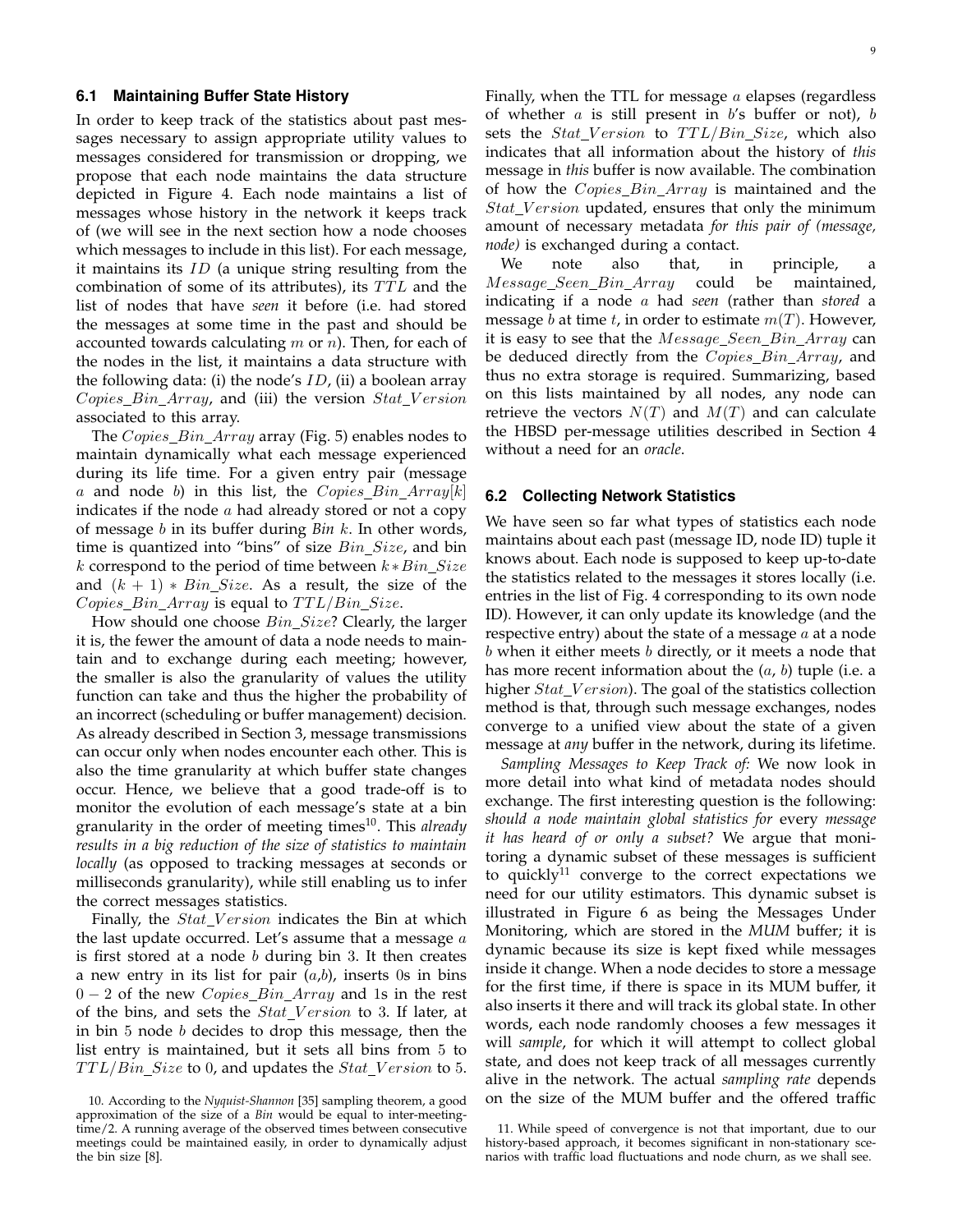

Fig. 4. Network History Data Structure

**Example: TTL** =  $3600$  (s), Bin\_Size =  $360$  (s), Number of Bin(s) =  $10$ 0011100000 Copies Bin Array

Message\_Seen\_Bin\_Array 0011111111

Fig. 5. Example of Bin arrays

load, and results in significant further reduction in the amount of metadata exchanged. At the same time, a smaller MUM buffer might result to slower convergence (or even lack of). In Section 6.3 we study the impact of MUM buffer size on the performance of our algorithm.

*Handling Converged Messages:* Once the node collects an entire history of a given message, it removes it from the *MUM* buffer and pushes it to the buffer of Messages with a Complete History (*MCH*). A node considers that it has the complete history of a given message only when it gets the last version (i.e.  $Stat\_Version =$  $TTL/Bin\_Size$ ) of the statistics entries related to all the nodes the message goes through during its  $TTL^{12}$ Finally, note that, once a node decides to move a message to the *MCH* buffer, it only needs to maintain a short summary (i.e. number of nodes with a copy  $n(T)$  and number of nodes having seen the message,  $m(T)$ , at time T) rather than the per node state as in Fig. 4.

*Statistics Exchanged:* Once a contact opportunity is present, both peers have to ask only for newer versions of the statistics entries (message ID, node ID) related to the set of messages buffered in their *MUM* buffer. This ensures that, even for the sampled set of messages, only new information is exchanged and no bandwidth is wasted. This optimization does not introduce any extra latency in the convergence of our approximation scheme.



Fig. 6. Statistics Exchange and Maintenance.

#### **6.3 Performance Tradeoffs of Statistics Collection**

We have presented a number of optimizations to (considerably) reduce the amount of metadata stored and the amount of signalling overhead. Here, we explore the trade-off between the signalling overhead, its impact on performance, and the dynamicity of a given scenario. Our goal is to identify operation points where the amount of signalling overhead is such that it interferes minimally with data transmission, while at the same time it suffices to ensure timely convergence of the required utility metrics per message. We will consider throughout the random waypoint simulation scenario described in Section 5.2. We have observed similar behaviour for the trace-based scenarios.

**Amount of Signalling Overhead per Contact:** We start by studying the effect of varying the size of the *MUM* buffer (number of messages under monitoring) on the average size of exchanged statistics per-meeting. Figure 7 compares the average size of statistics exchanged during a meeting between two nodes for three different sizes of the *MUM* buffer (20, 50 and 80), as well as for the basic epidemic statistics exchange method (i.e. unlimited MUM). We vary the number of sources in order to cover different congestions regimes.

Our first observation is that increasing the traffic load (and thus the amount of congestion) results in decreasing the average amount of statistics exchanged per-meeting (except for the MUM size of 20 messages). This might be slightly counterintuitive, since a higher traffic load implies more messages to keep track of. However, note that a higher congestion level also implies that much fewer copies per message will co-exist at any time (and new versions are less frequently created). As a result, much less metadata per message is maintained and exchanged, resulting in a downward trend. In the case of a MUM size of 20, it seems that these two effects balance each other out. In any case, the key property here is that, in contrast with the flooding-based method of [12], *our distributed collection method scales well, not increasing the amount of signalling overhead during high congestion.*

A second observation is that, using our statistics collection method, a node can reduce the amount of signalling overhead per meeting up to an order of magnitude (e.g. for  $MUM = 20$ ), compared to the unlimited

<sup>12.</sup> Note that there is a chance that a node might "miss" some information about a message it pushes in its MCH. This occurs, for example, if it receives the last version for a subset of nodes which had the message, before it receives *any* version from another node that also had the message. This probability depends on the statistics of the meeting time (first and second moment) and the TTL value. Nevertheless, for many scenarios of interest, this probability is small and it may only lead to slightly underestimating the  $m$  and  $n$  values.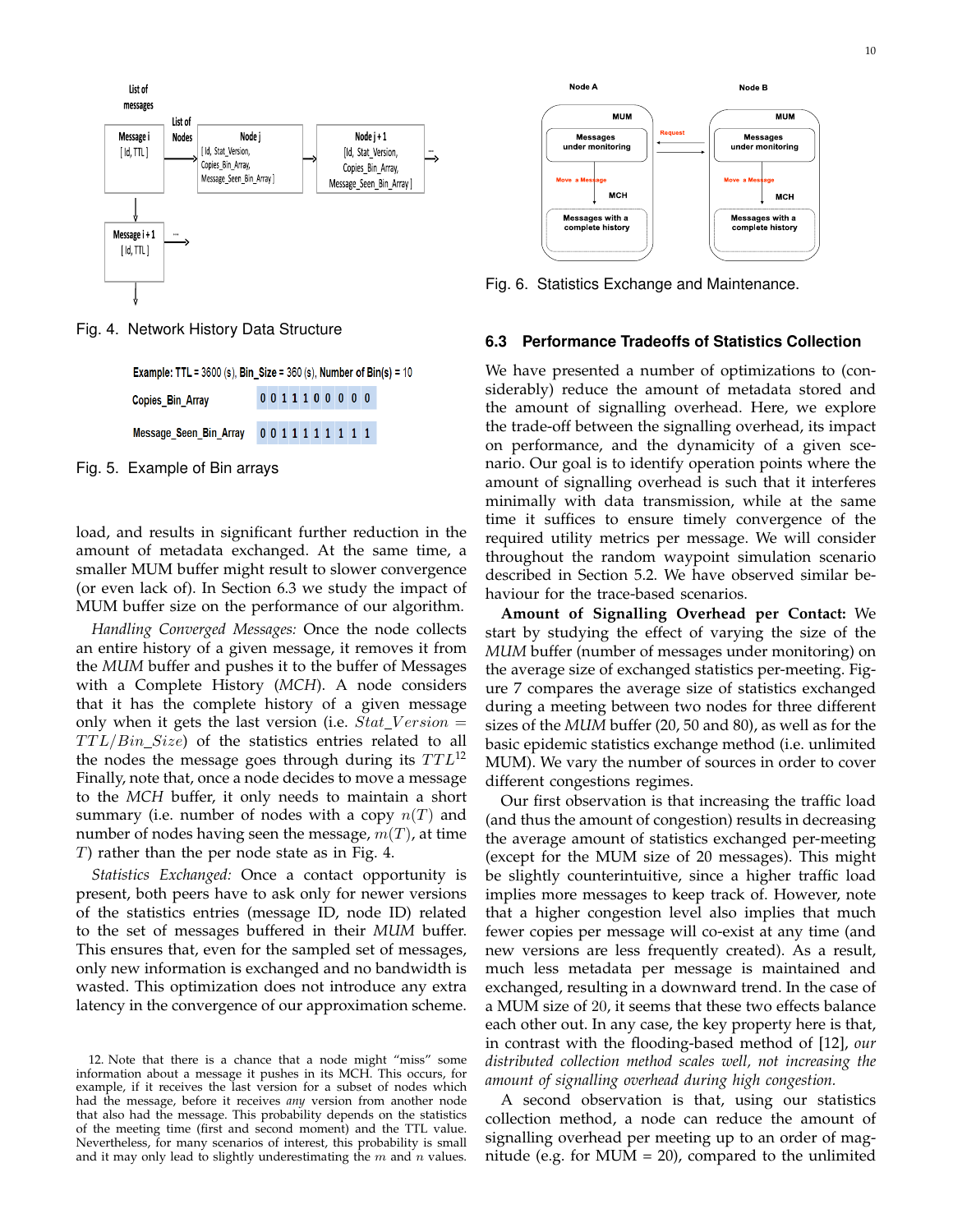MUM case, even in this relatively small scenario of 70 nodes. (Note also that, the plot shown for the epidemic case, already implements the binning and versioning optimizations of Section 6.1).)



Fig. 7. Signalling overhead (per contact) resulting from HBSD statistics collection.

Finally, we plot in Figure 8 the average size of exchanged (non-signalling) data per-meeting. We can observe that increasing the size of the *MUM* buffer results in a slight decrease of the data exchanged. This is due to the priority we give to statistics exchange during a contact. We note also that this effect becomes less pronounced when congestion increases (in line with Fig. 7). Finally, in the scenario considered, we can observe that, for MUM sizes less than 50, signalling does not interfere with data transmissions (remember that packet size is 5KB). This suggests that, in this scenario, a MUM size of 50 messages represents a good choice with respect to the resulting signalling overhead. In practice, a node could find this value online, by dynamically adjusting its MUM size and comparing the resulting signalling overhead with average data transfer. It is beyond the scope of this paper to propose such an algorithm. Instead, we are interested in exposing the various tradeoffs and choices involved in efficient distributed estimation of statistics. Towards this goal, we explore next the effect of the MUM sizes considered on the performance of our HBSD algorithm. and  $\frac{32}{25}$  and computed with the method of the method of the method of the method of the method of the method of the method with the method of the method of the method of the method of the method of the method of the

**Convergence of Utilities and Performance of the HBSD Policy :** In this last part, we fix the number of sources to 50 and we look at the impact of the size of the *MUM* buffer on (i) the time it takes the HBSD delivery rate utility to converge, and (ii) its accuracy. We use the *mean relative square error* to measure the accuracy of the HBSD delivery rate utility, defined as follows:

$$
\frac{1}{\# Bins} * \sum_{Bins} \frac{(A-B)^2}{B^2}
$$

where, for each *bin*, A is the estimated utility value of Eq. (8) (calculated using the approximate values of  $m$ 

,



Fig. 8. Average size of exchanged (non-signalling) data per contact.

and  $B$  is the utility value calculated using the real values of  $m$  and  $n$ .



Fig. 9. Mean relative square errors for HBSD delivery rate utility.

Figure 9 plots the *mean relative square errors* for the HBSD delivery rate utility, as a function of time. We can observe that, increasing the size of the *MUM* buffer results in faster reduction of the *mean relative square error* function. With a *MUM* buffer of 80 messages, the delivery rate utility estimate converges 800 seconds faster than using an *MUM* buffer of 20 messages. Indeed, the more messages a node tracks in parallel, the faster it can collect a working history of past messages that it can use to calculate utilities for new messages considered for drop or transmission. We observe also that all plots converge to the same very small error value  $^{13}$ . Note also that it is not the absolute value of the utility function (during different time bins) that we care about, but rather the *shape* of this function, whether it is increasing or decreasing, and the relative utility values. (We will look into the shape of this function at different congestion regimes in the next section.)

In fact, we are more interested in the end performance of our HBSD, as a function of how "aggressively" nodes

<sup>13.</sup> We speculate that this remaining error might be due to slightly underestimating m and n, as explained earlier.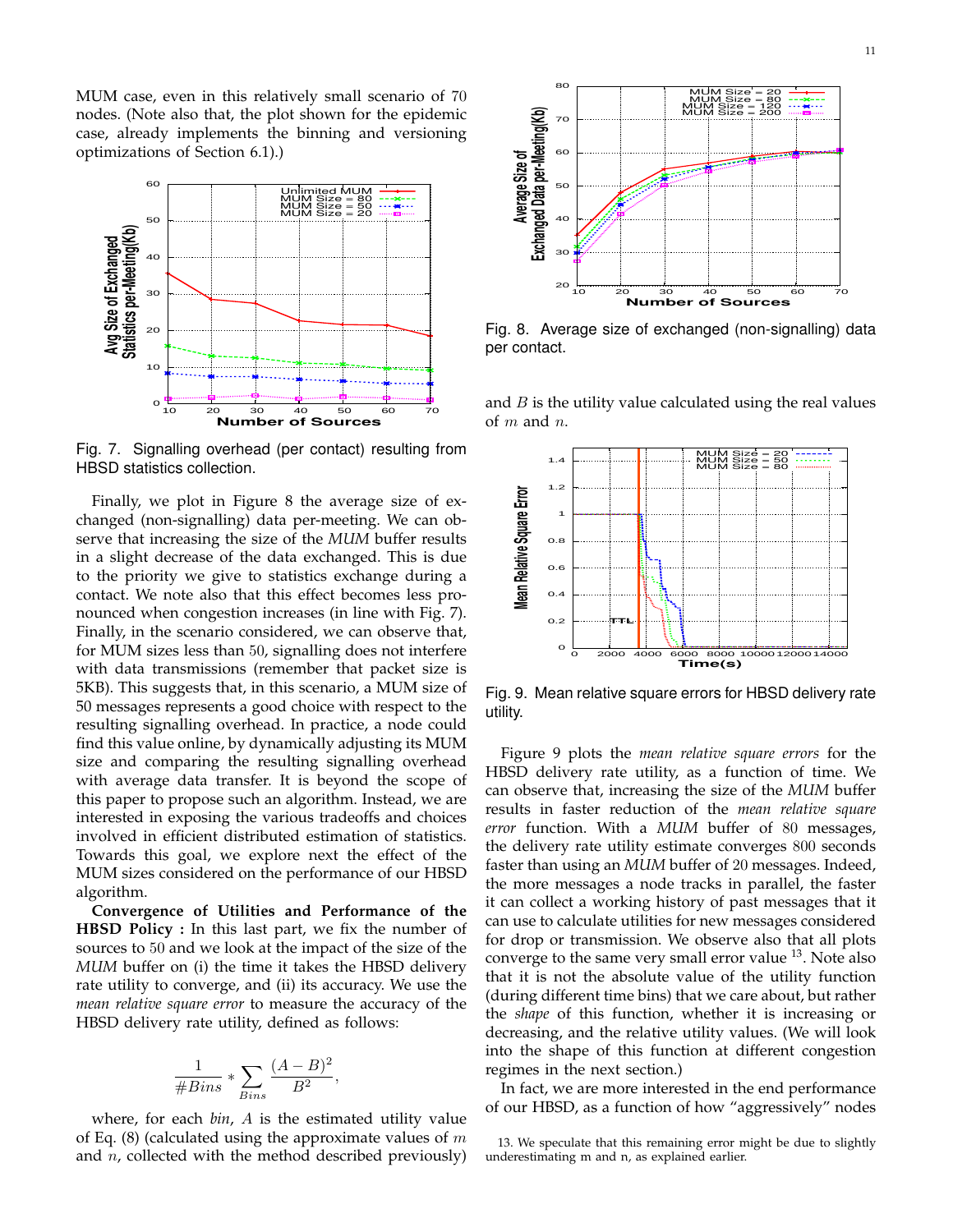collect message history. In Figures 10 and 11, we plot the delivery rate and delay of HBSD, respectively, for different MUM sizes. These results correspond to the scenario described in Section 5.2, where we have a fixed number of CBR sources. As is evident from these figures, regardless of the size of the *MUM* buffer sizes, nodes eventually gather enough past message history to ensure an accurate estimation of per message utilities, and a close-to-optimal performance. In such scenarios, where traffic intensity is relatively stable, even a rather small MUM size (i.e. very low sampling rate) suffices to achieve good performance. This is not necessarily the case when traffic load experiences significant fluctuations (e.g. due to new popular content appearing in the network).



Fig. 10. Delivery Probability Fig. 11. Deliver Delay for for HBSD with statistics col-HBSD with statistics colleclection (static traffic load). tion (static traffic load).

When the offered traffic load changes frequently (or node churn is high, e.g. experiencing "flash crowds"), convergence speed becomes important. The bigger the *MUM* buffer the faster our HBSD policy react to changing congestion levels. We illustrate this with the following experiment. We maintain the same simulation scenario, but we vary the number of CBR sources among each two consecutive TTL(s), from 10 to 70 sources (i.e. the first and second TTL window we have 10 sources, the third and fourth window 70 sources, etc. — this is close to a *worst case* scenario, as there is a sevenfold increase in traffic intensity within a time window barely higher than a TTL, which is the minimum required interval to collect any statistics). Furthermore, to ensure nodes use non-obsolete statistics towards calculating utilities, we force nodes to apply a *sliding window* of one *TTL* to the messages with complete history stored in the *MCH* buffer, and to delete messages out of this *sliding window*<sup>14</sup>

Figures 12 and 13 again plot the HBSD policy delivery rate and delay, respectively, as a function of MUM buffer size. Unlike the constant load case, it is easy to see there that, increasing the size of the *MUM* buffer, results in considerable performance improvement. Nevertheless, even in this rather dynamic scenario, nodes manage to keep up and produce good utility estimates, with only a modest increase on the amount of signalling overhead

14. A running average could be used for smoother performance. We only care here to demonstrate the effect of dynamic traffic loads.

required.



Fig. 12. Deliver Probability Fig. 13. for HBSD with statistics col-HBSD with statistics colleclection (dynamic traffic load). tion (dynamic traffic load). Deliver Delay for

#### **7 DISTRIBUTION OF HBSD UTILITIES**

We have described how to efficiently collect the necessary statistics in practice, and derive good estimates for the HBSD utility distribution during the lifetime of a message. In this last section, we turn our attention to the utility distributions themselves. First, we are interested whether the resulting distributions for HBSD delivery rate and delivery delay utilities react differently to different congestion levels, that is, if the priority given to messages of different ages shifts based on the offered load. Furthermore, we are interested whether the resulting utility shape (and respective optimal policy) could be approximated by simple(r) policies, in some congestion regimes.

We consider again the simulation scenario used in Section 5.2 and Section 6.3. First, we fix the number of sources to 50, corresponding to a *high congestion regime*. In Figure 14 and Figure 15, we plot the distribution of the HBSD delivery rate and delivery delay utilities described in Sections 4.1 and 4.2. It is evident there that the optimal utility distribution has a non-trivial shape for both optimization metrics, resulting in a complex optimal scheduling and drop policy. This also helps explain why simple drop and scheduling policies (e.g. Drop Youngest or Oldest Message, DropTail, FIFO or LIFO scheduling, etc.), considered in earlier work [14], [16] lead to incorrect decisions during congestion and perform worse than the GBSD and HBSD policies [16].

Next, we consider a scenario with low congestion. We reduce the number of sources to 15, keep the buffer size of 20 messages, but we also decrease the CBR rate of sources from 10 to 2 messages/TTL. In Figures 16 and 17, we plot the distribution of the HBSD delivery rate and delivery delay utilities, respectively, for this low congestion scenario. Surprisingly, our HBSD policy behaves very differently now, with both utility functions decaying monotonically as a function of time (albeit not at constant rate). This suggests that the optimal policy in low congestion regimes could be approximated by the simpler "Drop Oldest Message" (or schedule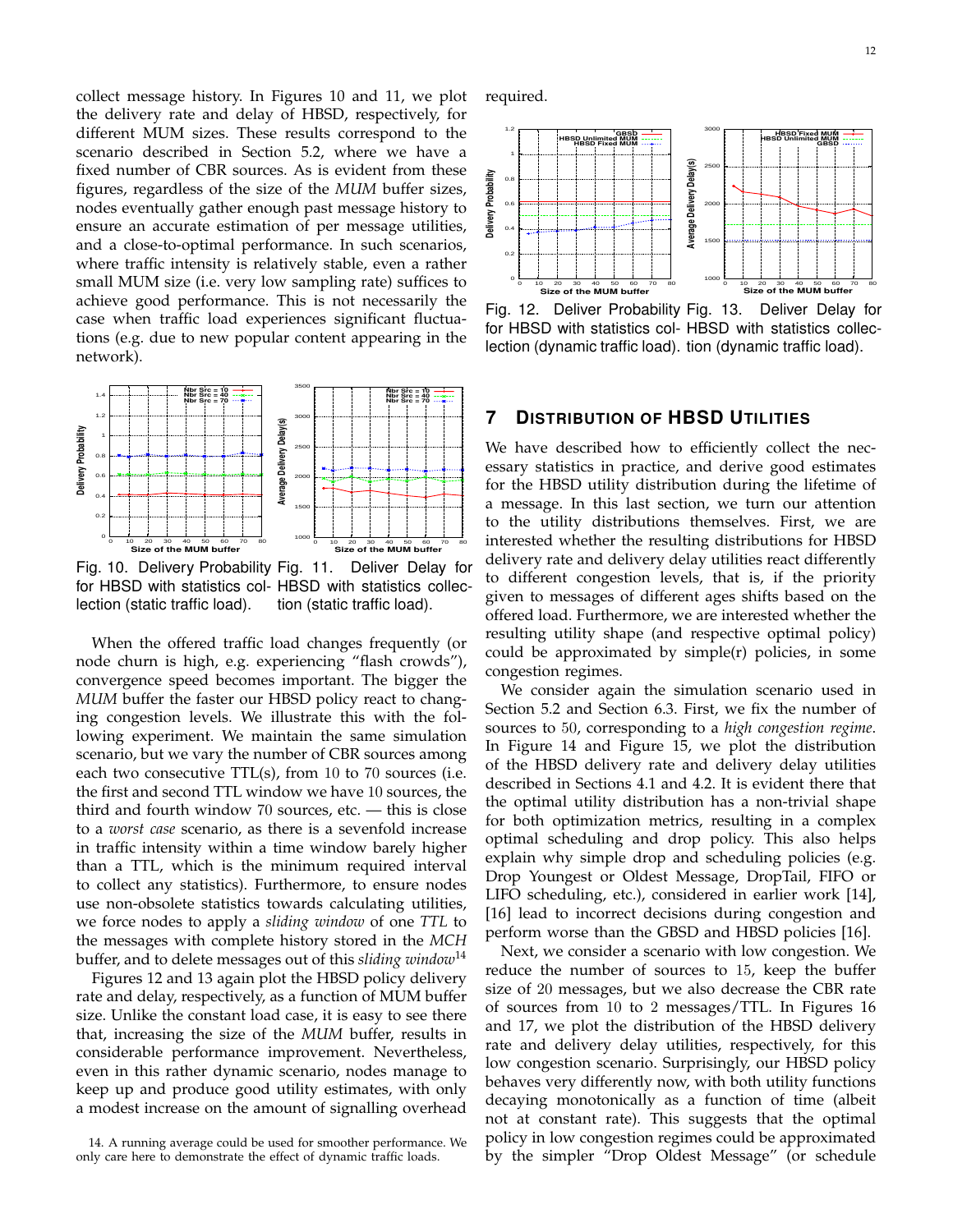

Fig. 14. Distribution of Fig. 15. HBSD DR utility in a con-HBSD DD utility in a congested network. Distribution of gested network.

younger messages first) policy, which does not require any signalling and statistics collection between nodes.

To test this, in Tables 5 and 6, we compare the performance of the HBSD policy against a simple combination of "Drop Oldest Message" (for Buffer Management) and "Transmit Youngest Message First" (for Scheduling during a contact). We observe, that in the low congestion regime (Tables 6) the two policies indeed have similar performance (4% and 5% difference in delivery rate and delivery delay, respectively). However, in the case of a congested network (Table 5), HBSD clearly outperforms the simple policy combination.

We can look more carefully at Figures 14 and 15, to understand what is happening in high congestion regimes. The number of copies per message created at steady state depends on the total number of messages co-existing at any time instant, and the aggregate buffer capacity. When too many messages exist in the network (for the provided buffer space per node), uniformly assigning the available messages to the existing buffers (which is what a random drop and scheduling policy would do), would imply that every message can have only a few copies created. Specifically, for congestion higher than some level, the average number of copies per message allowed is so low that most messages cannot reach their destination during their TTL (this depends only on the number of copies and mobility model). *Uniformly assigning resources between nodes is no more optimal*. Instead, to ensure that at least some messages can be delivered on time, the optimal policy gives higher priority to older messages that have managed to survive long enough (and have probably created enough copies), and "kills" some of the new ones being generated. This is evident by the values assigned at different bins (especially in the delivery delay case). In other words, when congestion is excessive *our policy performs an indirect admission control function.*

Contrary to this, when the offered load is low enough to ensure that all messages can on average create enough copies to ensure delivery, the optimal policy simply performs a fair (i.e. equal) distribution of resources (ensured by the utility functions of Figures 16 and 17).

The above findings suggest that it would be quite useful to find a generic way to signal the congestion level

TABLE 5 HBSD vs. "Schedule Younger First\Drop-Oldest" in a congested network.



Fig. 16. Distribution of Fig. 17. HBSD DR utility in a low con-HBSD DD utility in a low congested network. Distribution of gested network.

TABLE 6 HBSD vs "Schedule Younger First\Drop-Oldest" in a low congested network.

| Policies:          | <b>HBSD</b> | "Schedule Younger<br>First\Drop-Oldest" |
|--------------------|-------------|-----------------------------------------|
| D. Rate $(\%):$    | 87          | 83                                      |
| $D.$ Delay $(s)$ : | 1530        | 1618                                    |

and identify the threshold based on which nodes can decide to either activate our HBSD scheme or just use a simple Drop/Scheduling policy. Suspending a complex Drop/Scheduling mechanism and its underlying statistics collection and maintenance methods, whenever not needed, can help nodes save an important amount of resources (e.g. energy), while maintaining the same end performance. Finally, we believe that the indirect signalling provided by the behaviour of the utility function during congestion, could provide the basis for an endto-end flow control mechanism, a problem remaining largely not addressed in the DTN context.

#### **8 CONCLUSION**

In this work, we investigated both the problems of scheduling and buffer management in DTNs. First, we proposed an optimal joint scheduling and buffer management policy based on global knowledge about the network state. Then, we introduced an approximation scheme for the required global knowledge of the optimal algorithm. Using simulations based on a synthetic mobility model (Random Waypoint), and real mobility traces, we showed that our policy based on statistical learning successfully approximates the performance of the optimal algorithm. Both policies (GBSD and HBSD) plugged into the Epidemic routing protocol outperform